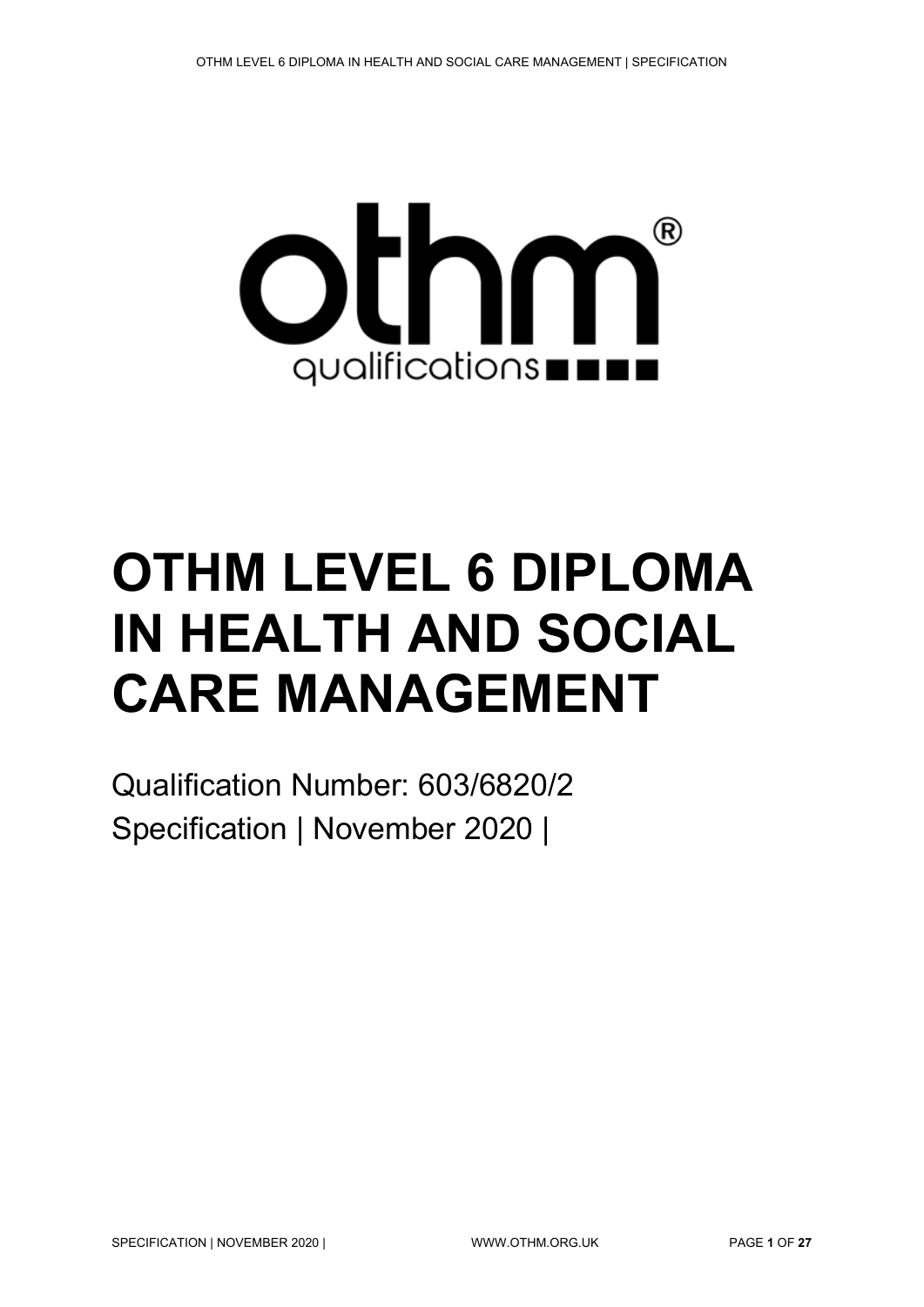# **TABLE OF CONTENTS**

| PERSONAL AND PROFESSIONAL DEVELOPMENT IN HEALTH AND SOCIAL |  |
|------------------------------------------------------------|--|
|                                                            |  |
| MANAGING QUALITY IN HEALTH AND SOCIAL CARE SETTINGS 12     |  |
|                                                            |  |
| HEALTH AND SAFETY IN HEALTH AND SOCIAL CARE SETTINGS 19    |  |
| RESOURCE MANAGEMENT IN HEALTH AND SOCIAL CARE 22           |  |
| RESEARCH METHODS FOR HEALTHCARE PROFESSIONALS  25          |  |
|                                                            |  |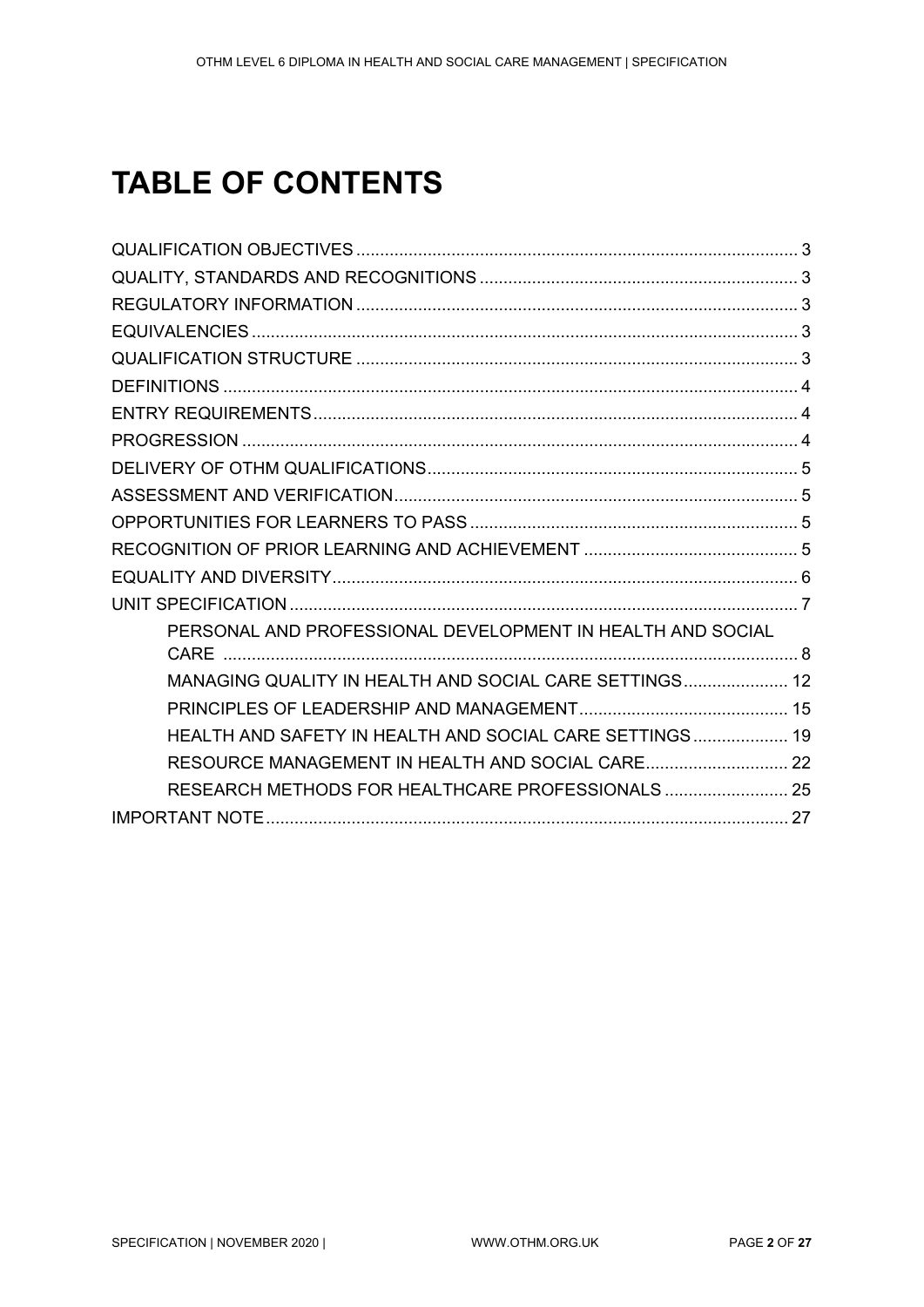# <span id="page-2-0"></span>**QUALIFICATION OBJECTIVES**

The objective of the OTHM Level 6 Diploma in Health and Social Care Management qualification is to equip learners with the underpinning knowledge, understanding and skills required for a career in the health and social care sector at a managerial level.

The programme enables learners to demonstrate their skills by producing evidence from their work activities, to meet national occupational standards.

Learners will acquire care management skills in the Health and Social Care sector.

# <span id="page-2-1"></span>**QUALITY, STANDARDS AND RECOGNITIONS**

OTHM Qualifications are approved and regulated by Ofqual (Office of Qualifications and Examinations Regulation). Visit register of [Regulated Qualifications.](http://register.ofqual.gov.uk/)

OTHM has progression arrangement with several UK universities that acknowledges the ability of learners after studying Level 3-7 qualifications to be considered for advanced entry into corresponding degree year/top up and Master's/top-up programmes.

# <span id="page-2-2"></span>**REGULATORY INFORMATION**

| <b>Qualification Title</b>            | OTHM Level 6 Diploma in Health and Social Care<br>Management |
|---------------------------------------|--------------------------------------------------------------|
| <b>Qualification Reference Number</b> | 603/6820/2                                                   |
| <b>Regulation Start Date</b>          | 10/11/2020                                                   |
| <b>Operational Start Date</b>         | 16/11/2020                                                   |
| <b>Duration</b>                       | 1 Year                                                       |
| <b>Total Credit Value</b>             | 120 Credits                                                  |
| <b>Total Qualification Time (TQT)</b> | 1200 Hours                                                   |
| <b>Guided Learning Hours (GLH)</b>    | 480 Hours                                                    |
| Sector Subject Area (SSA)             | 1.3 Health and Social Care                                   |
| <b>Overall Grading Type</b>           | Pass / Fail                                                  |
| <b>Assessment Methods</b>             | Coursework                                                   |
| Language of Assessment                | English                                                      |

# <span id="page-2-3"></span>**EQUIVALENCIES**

OTHM qualifications at RQF Level 6 represent practical knowledge, skills, capabilities and competences that are assessed in academic terms as being equivalent to Bachelor's Degrees with Honours, Bachelor's Degrees, Professional Graduate Certificate in Education (PGCE), Graduate Diplomas and Graduate Certificates.

# <span id="page-2-4"></span>**QUALIFICATION STRUCTURE**

The OTHM Level 6 Diploma in Health and Social Care Management consists of 6 mandatory units for a combined total of 120 credits, 1200 hours Total Qualification Time (TQT) and 480 Guided Learning Hours (GLH) for the completed qualification.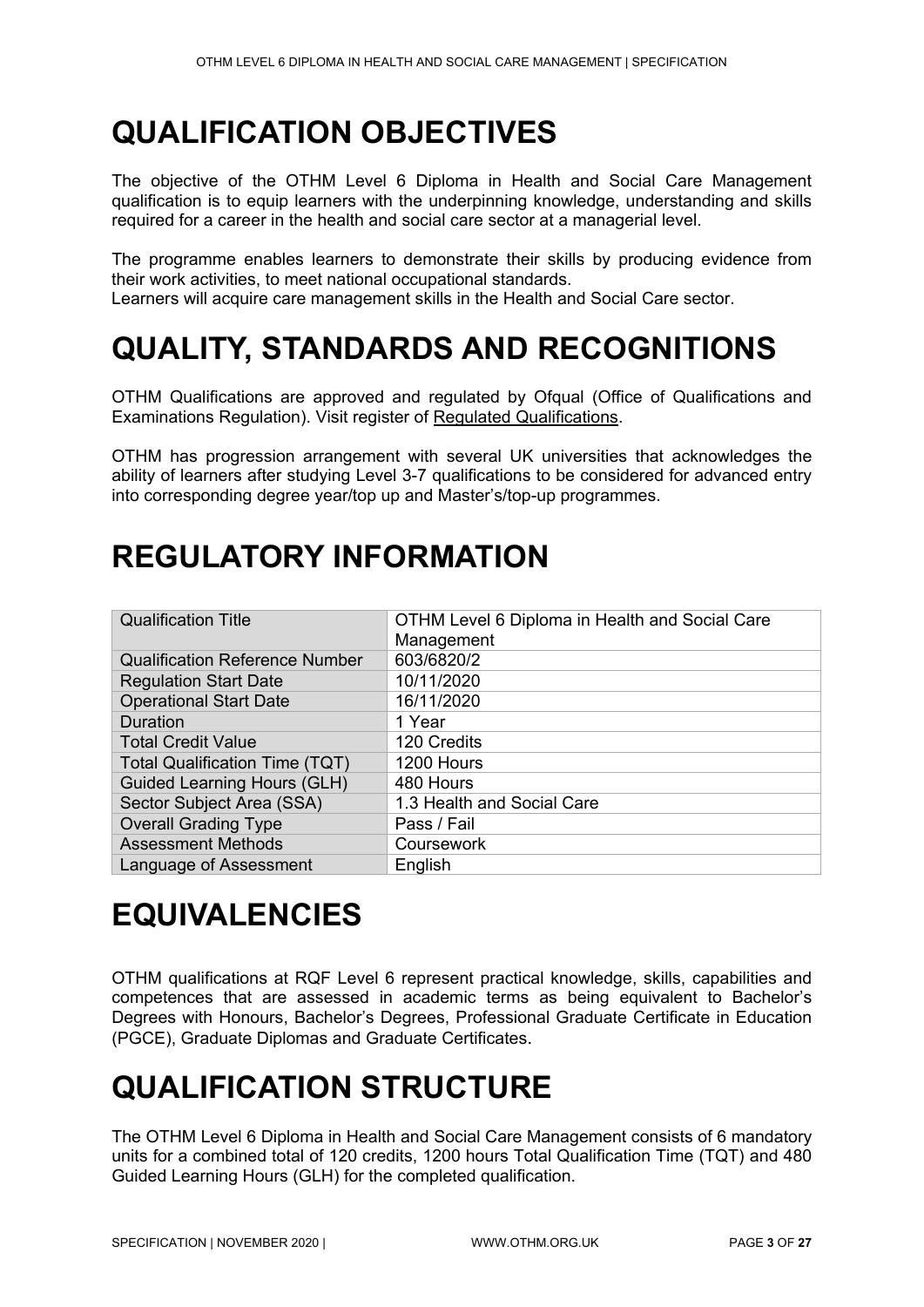| Unit Ref. No. | Unit title                                                         | Credit | <b>GLH</b> | <b>TQT</b> |
|---------------|--------------------------------------------------------------------|--------|------------|------------|
| F/618/5499    | Personal and Professional Development in Health<br>and Social Care | 20     | 80         | 200        |
| K/618/5657    | Managing Quality in Health and Social Care<br>Settings             | 20     | 80         | 200        |
| M/618/5501    | Principles of Leadership and Management                            | 20     | 80         | 200        |
| T/618/5502    | Health and Safety in Health and Social Care<br>Settings            | 20     | 80         | 200        |
| A/618/5503    | Resource Management in Health and Social Care                      | 20     | 80         | 200        |
| D/507/9468    | Research Methods for Healthcare Professionals                      | 20     | 80         | 200        |

# <span id="page-3-0"></span>**DEFINITIONS**

**Total Qualification Time (TQT)** is the number of notional hours which represents an estimate of the total amount of time that could reasonably be expected to be required in order for a Learner to achieve and demonstrate the achievement of the level of attainment necessary for the award of a qualification.

*Total Qualification Time is comprised of the following two elements –*

- *a) the number of hours which an awarding organisation has assigned to a qualification for Guided Learning, and*
- *b) an estimate of the number of hours a Learner will reasonably be likely to spend in preparation, study or any other form of participation in education or training, including assessment, which takes place as directed by – but, unlike Guided Learning, not under the Immediate Guidance or Supervision of – a lecturer, supervisor, tutor or other appropriate provider of education or training.*

*(Ofqual 15/5775 September 2015)*

**Guided Learning Hours (GLH)** is defined as the hours that a teacher, lecturer or other member of staff is available to provide immediate teaching support or supervision to a student working towards a qualification.

**Credit value** is defined as being the number of credits that may be awarded to a Learner for the successful achievement of the learning outcomes of a unit. One credit is equal to 10 hours of TQT.

# <span id="page-3-1"></span>**ENTRY REQUIREMENTS**

For entry onto the OTHM Level 6 Diploma in Health and Social Care Management qualification, learners must possess:

- Relevant NQF/QCF/RQF Level 5 diploma or equivalent recognised qualification
- Learner must be 18 years or older at the beginning of the course
- Mature learners (over 21) with management experience (learners must check with the delivery centre regarding this experience prior to registering for the programme)

**English requirements:** If a learner is not from a majority English-speaking country must provide evidence of English language competency. For more information visit [English](http://othm.org.uk/english-language.html)  [Language Expectations](http://othm.org.uk/english-language.html) page.

# <span id="page-3-2"></span>**PROGRESSION**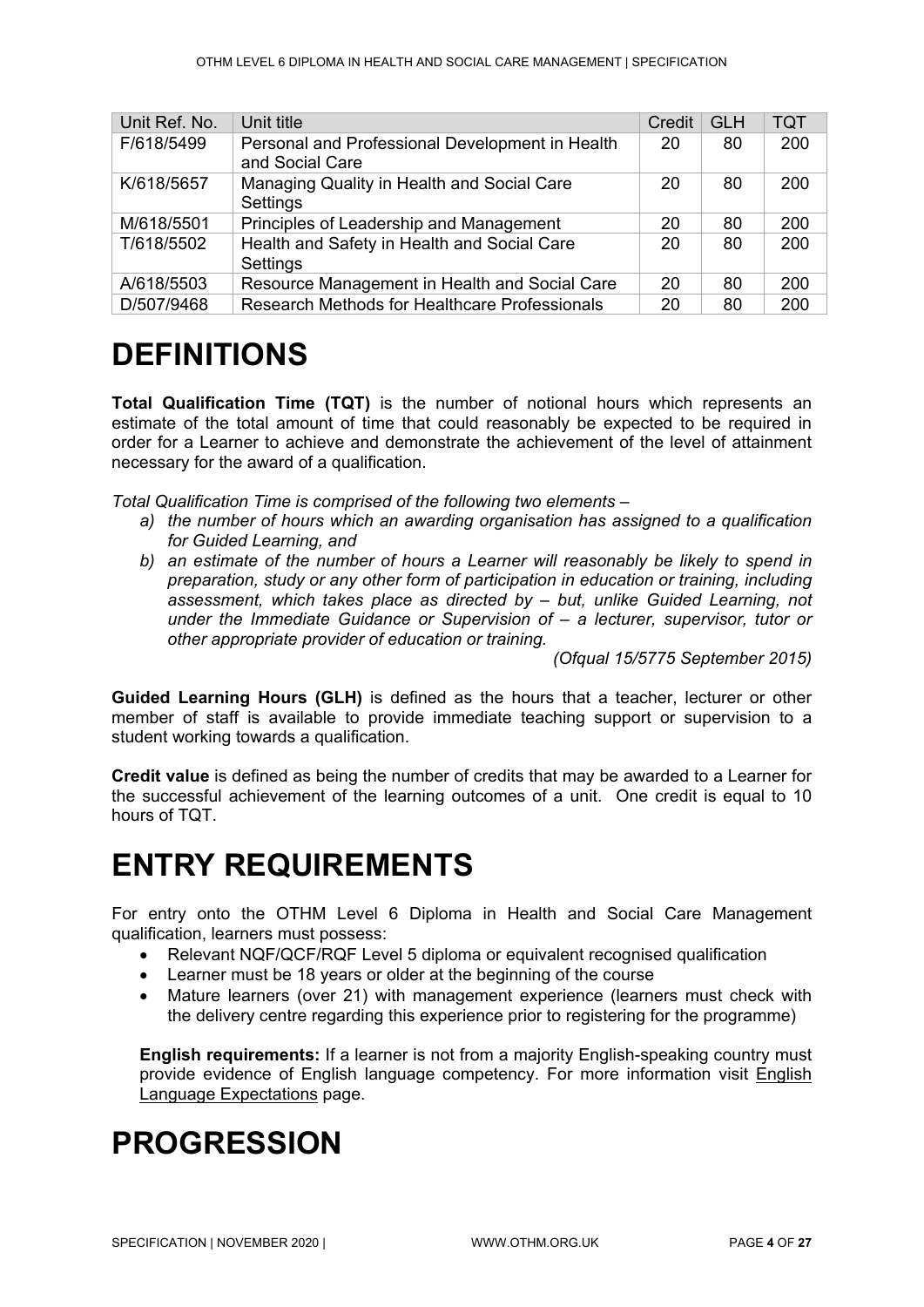Successful completion of Level 6 Diploma in Health and Social Care Management qualification provides learners the opportunity for a wide range of academic progressions including progression to relevant OTHM Level 7 Diplomas.

The Level 6 Diploma in Health and Social Care Management has been developed with career progression and professional recognition in mind. As this qualification is approved and regulated by Ofqual (Office of the Qualifications and Examinations Regulation), learners are eligible to gain direct entry into relevant Master's degree programmes. For more information visit [University Progressions](http://othm.org.uk/university-progression.html) page.

### <span id="page-4-0"></span>**DELIVERY OF OTHM QUALIFICATIONS**

OTHM do not specify the mode of delivery for its qualifications, therefore OTHM Centres are free to deliver this qualification using any mode of delivery that meets the needs of their Learners. However, OTHM Centres should consider the Learners' complete learning experience when designing the delivery of programmes.

OTHM Centres must ensure that the chosen mode of delivery does not unlawfully or unfairly discriminate, whether directly or indirectly, and that equality of opportunity is promoted. Where it is reasonable and practicable to do so, it will take steps to address identified inequalities or barriers that may arise.

Guided Learning Hours (GLH) which are listed in each unit gives the Centres the number of hours of teacher-supervised or direct study time likely to be required to teach that unit.

### <span id="page-4-1"></span>**ASSESSMENT AND VERIFICATION**

All units within this qualification are internally assessed by the centre and externally verified by OTHM. The qualifications are criterion referenced, based on the achievement of all the specified learning outcomes.

To achieve a 'pass' for a unit, learners must provide evidence to demonstrate that they have fulfilled all the learning outcomes and meet the standards specified by all assessment criteria. Judgement that the learners have successfully fulfilled the assessment criteria is made by the Assessor.

The Assessor should provide an audit trail showing how the judgement of the learners' overall achievement has been arrived at.

Specific assessment guidance and relevant marking criteria for each unit are made available in the Assignment Brief document. These are made available to centres immediately after registration of one or more learners.

### <span id="page-4-2"></span>**OPPORTUNITIES FOR LEARNERS TO PASS**

Centres are responsible for managing learners who have not achieved a Pass for the qualification having completed the assessment. However, OTHM expects at a minimum, that centres must have in place a clear feedback mechanism to learners by which they can effectively retrain the learner in all the areas required before re-assessing the learner.

### <span id="page-4-3"></span>**RECOGNITION OF PRIOR LEARNING AND ACHIEVEMENT**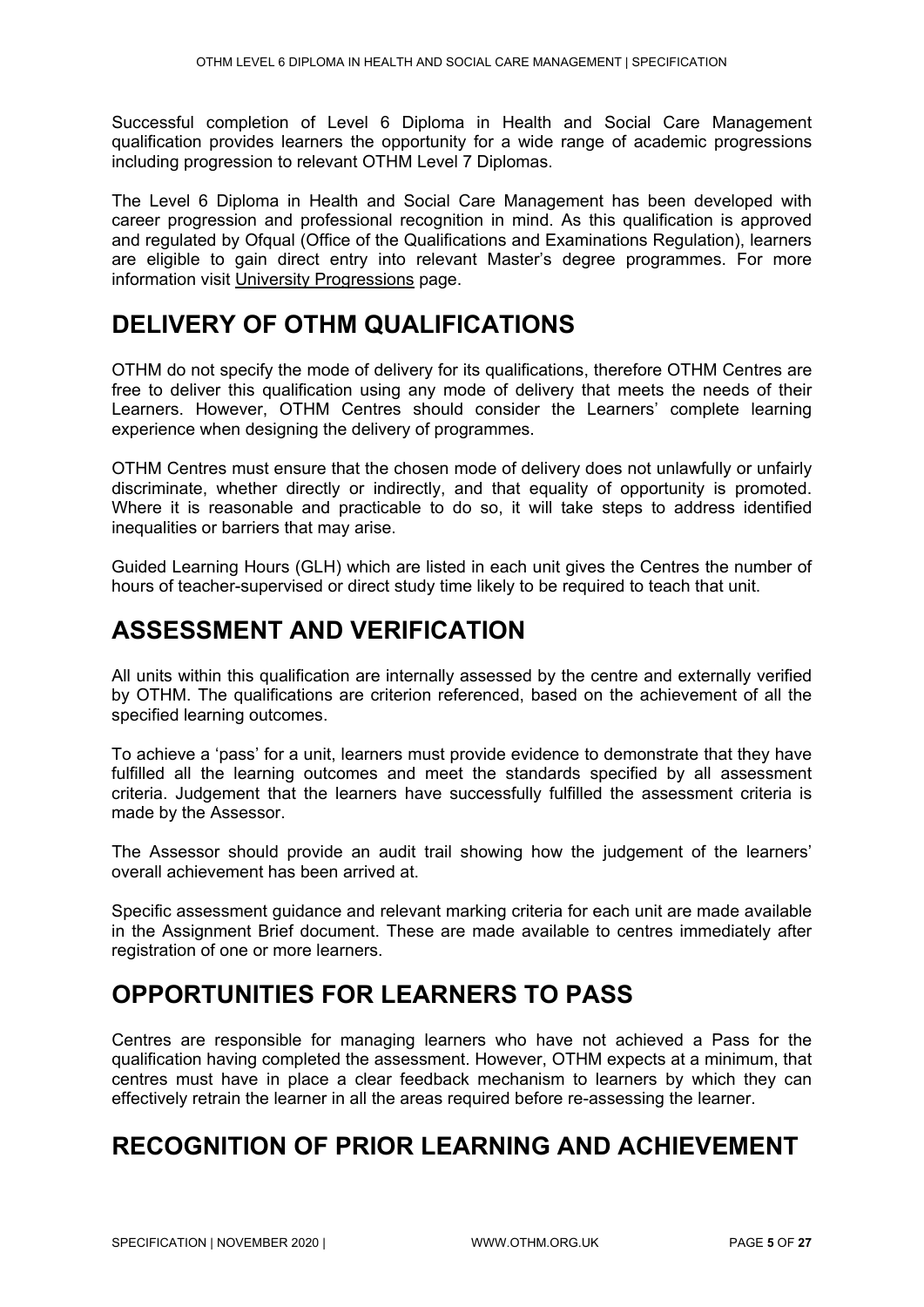Recognition of Prior Learning (RPL) is a method of assessment that considers whether learners can demonstrate that they can meet the assessment requirements for a unit through knowledge, understanding or skills they already possess and do not need to develop through a course of learning.

RPL policies and procedures have been developed over time, which has led to the use of a number of terms to describe the process. Among the most common are:

- Accreditation of Prior Learning (APL)
- Accreditation of Prior Experiential Learning (APEL)
- Accreditation of Prior Achievement (APA)
- Accreditation of Prior Learning and Achievement (APLA)

All evidence must be evaluated with reference to the stipulated learning outcomes and assessment criteria against the respective unit(s). The assessor must be satisfied that the evidence produced by the learner meets the assessment standard established by the learning outcome and its related assessment criteria at that particular level.

Most often RPL will be used for units. It is not acceptable to claim for an entire qualification through RPL. Where evidence is assessed to be only sufficient to cover one or more learning outcomes, or to partly meet the need of a learning outcome, then additional assessment methods should be used to generate sufficient evidence to be able to award the learning outcome(s) for the whole unit. This may include a combination of units where applicable.

### <span id="page-5-0"></span>**EQUALITY AND DIVERSITY**

OTHM provides equality and diversity training to staff and consultants. This makes clear that staff and consultants must comply with the requirements of the Equality Act 2010, and all other related equality and diversity legislation, in relation to our qualifications.

We develop and revise our qualifications to avoid, where possible, any feature that might disadvantage learners because of their age, disability, gender, pregnancy or maternity, race, religion or belief, and sexual orientation.

If a specific qualification requires a feature that might disadvantage a particular group (e.g. a legal requirement regarding health and safety in the workplace), we will clarify this explicitly in the qualification specification.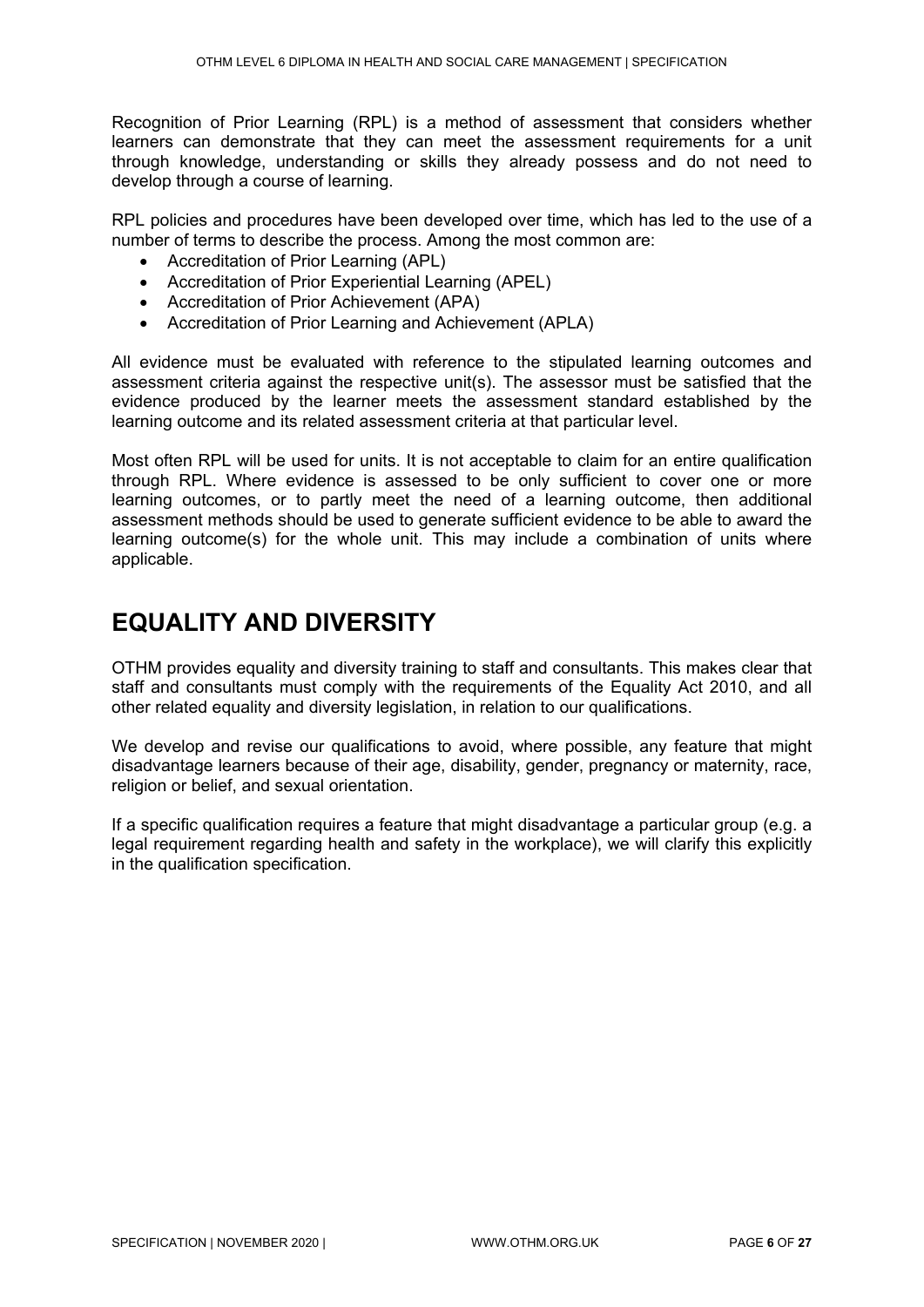# <span id="page-6-0"></span>**UNIT SPECIFICATION**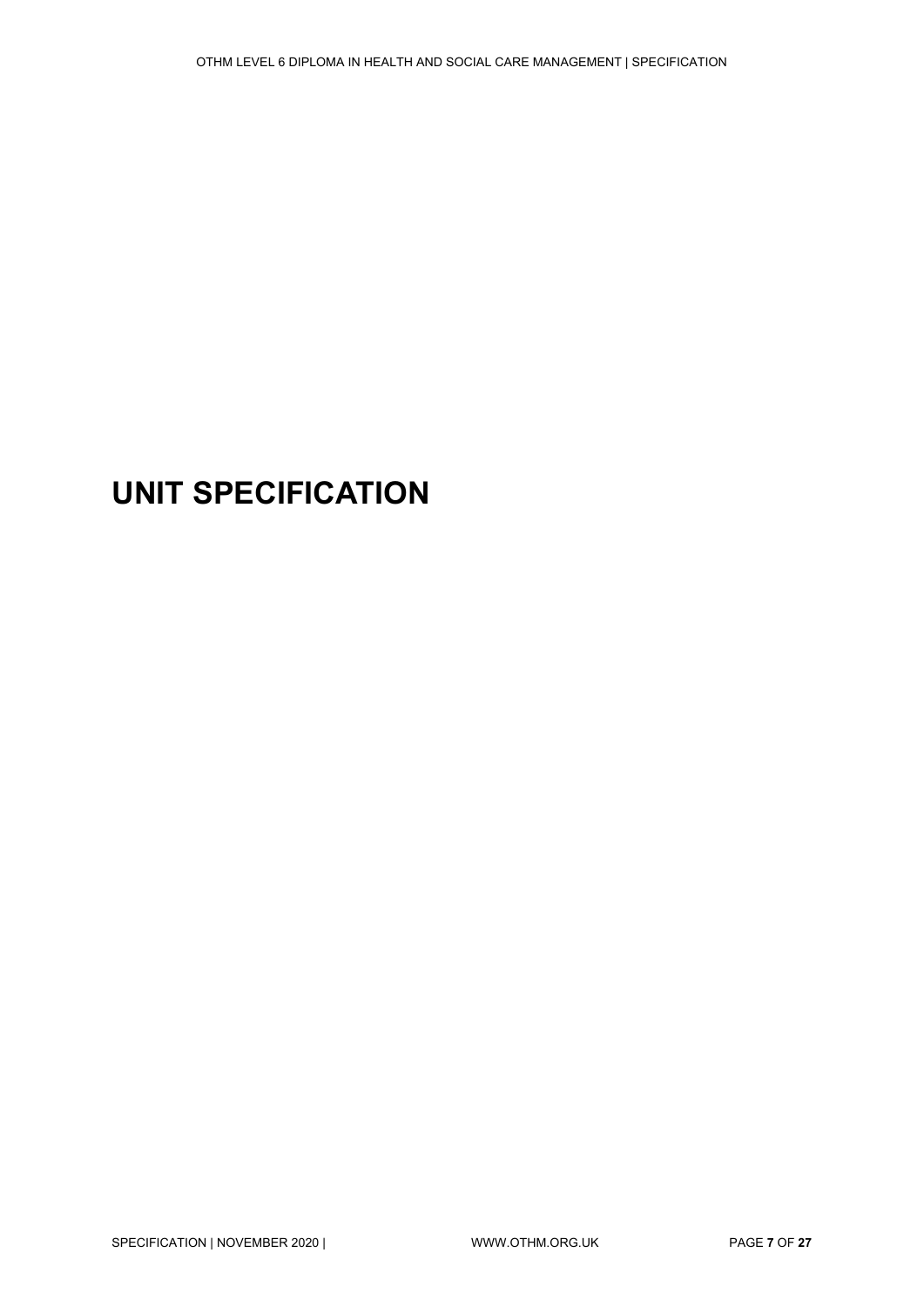### **Personal and Professional Development in Health and Social Care**

| Unit Reference Number             | F/618/5499                                                      |
|-----------------------------------|-----------------------------------------------------------------|
| Unit Title                        | Personal and Professional Development in Health and Social Care |
| Unit Level                        | 6                                                               |
| <b>Number of Credits</b>          | -20                                                             |
| Total Qualification Time (TQT)    | 200 Hours                                                       |
| <b>Guided Leaning Hours (GLH)</b> | 80 Hours                                                        |
| Mandatory / Optional              | Mandatory                                                       |
| Sector Subject Area (SSA)         | 1.3 Health and Social Care                                      |
| <b>Unit Grading Structure</b>     | Pass / Fail                                                     |

#### **Unit Aims**

The aim of this unit is to introduce learners to the principles of reflective practice and personal and professional development in relation to their role as a health and social care manager. The unit also enables learners to apply these principles to develop their career as health and social care managers.

<span id="page-7-0"></span>

| Learning Outcomes -<br>the learner will:                                         | Assessment Criteria -<br>the learner can:                                                                                                                                                                                                         | <b>Indicative Content</b>                                                                                                                                                                                                                                                                                                                                                                                                                         |
|----------------------------------------------------------------------------------|---------------------------------------------------------------------------------------------------------------------------------------------------------------------------------------------------------------------------------------------------|---------------------------------------------------------------------------------------------------------------------------------------------------------------------------------------------------------------------------------------------------------------------------------------------------------------------------------------------------------------------------------------------------------------------------------------------------|
| Be able to plan for their<br>progression as a health and<br>social care manager. | 1.1 Assess current skills ability and<br>learning style.<br>1.2 Produce a personal development plan.<br>1.3 Evaluate the effectiveness of the<br>development plan in relation to their<br>own progression as a health and social<br>care manager. | Self-appraisal: Skills audit (personal profile<br>using appropriate self-assessment tools);<br>evaluating self-management; personal and<br>interpersonal skills; and leadership skills.<br>Development plan: Current performance; future<br>needs; opportunities and threats to career<br>progression; aims and objectives; achievement<br>dates; review dates; learning<br>programme/activities; action plans; and<br>personal development plan. |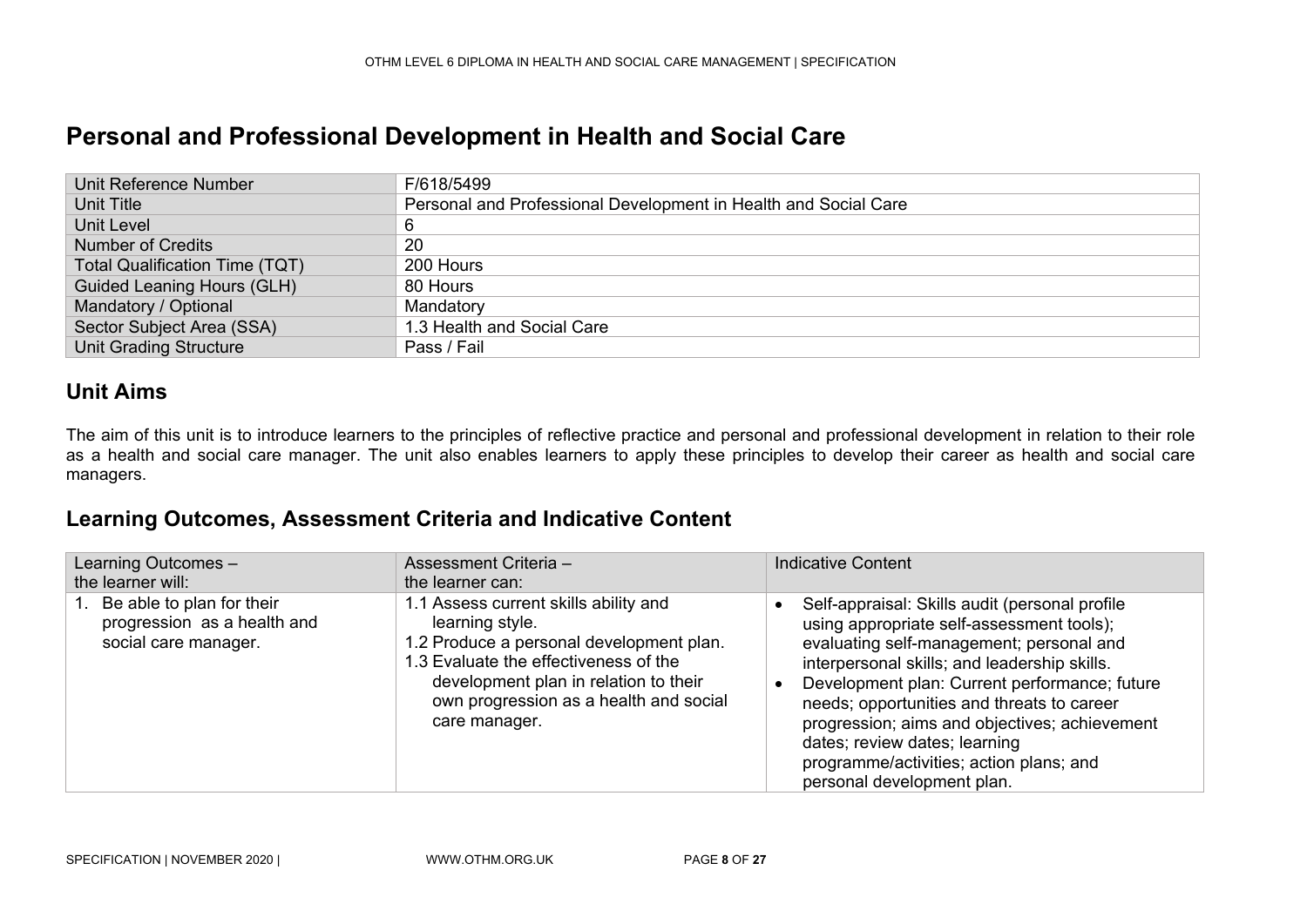|                                    |                                                                                                                                                                                                                      | Learning needs, for training, personalisation of<br>care, development opportunities, shadowing,<br>coaching, mentoring, monitoring of practice,<br>setting of learning objectives, setting of SMART<br>(specific, measurable, achievable, realistic,<br>time-bound) targets) identify personal learning<br>styles<br>Evaluation of progress: Setting and recording of<br>aims and objectives; setting targets; responding<br>to feedback; re-setting aims and targets;<br>establishing and recognising strengths and<br>weaknesses; directions for change; and cycles<br>of activity (monitoring, reflecting and planning).<br>Portfolio building: Developing and maintaining a<br>personal portfolio.<br>Transcripts: Maintaining and presenting<br>transcripts including curriculum vitae.                                                                  |
|------------------------------------|----------------------------------------------------------------------------------------------------------------------------------------------------------------------------------------------------------------------|---------------------------------------------------------------------------------------------------------------------------------------------------------------------------------------------------------------------------------------------------------------------------------------------------------------------------------------------------------------------------------------------------------------------------------------------------------------------------------------------------------------------------------------------------------------------------------------------------------------------------------------------------------------------------------------------------------------------------------------------------------------------------------------------------------------------------------------------------------------|
| 2. Be able to reflect on practice. | 2.1 Explain the cyclical process of<br>reflection.<br>2.2 Explain the importance of reflective<br>practice in continuously improving the<br>quality of service provided.<br>2.3 Reflect on day to day work practice. | The process of reflection e.g. Kolb-experiential<br>$\bullet$<br>learning; Schön-reflection in action and<br>reflection on action; Gibbs-reflective cycle;<br>reflecting in and-on-action; Plan-Do-Review;<br>SMART (specific, measurable, achievable,<br>realistic, time-related) targets; SWOT<br>(strengths, weaknesses, opportunities, threats)<br>analysis.<br>Definition of professional development,<br>continuous process. Potential barriers: own<br>attitudes, access to training, time, lack of<br>resources, costs, different learning styles.<br>Importance of reflective practice: benefits to<br>individuals, e.g. identification of needs and<br>appropriate care; benefits to worker, e.g.<br>improved practice, develop new skills and learn<br>new knowledge, improved employability,<br>prevention of burnout, identification of learning |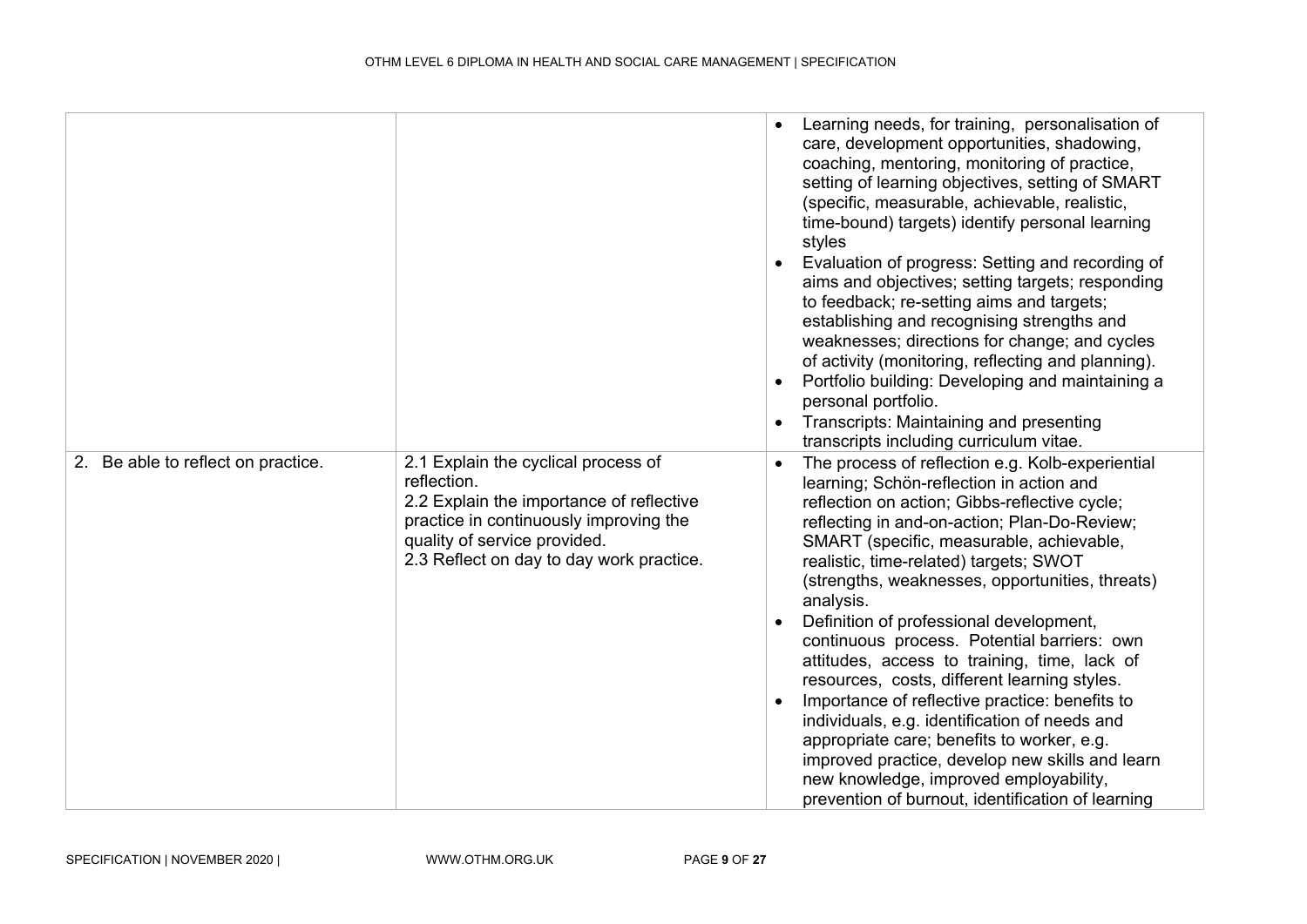|                                                                                                                                       |                                                                                                                                                                                                                                                                                                                                                  | needs.                                                                                                                                                                                                                                                                                                                                                                                                                                                                                                                                                                                                                                                                                                                      |
|---------------------------------------------------------------------------------------------------------------------------------------|--------------------------------------------------------------------------------------------------------------------------------------------------------------------------------------------------------------------------------------------------------------------------------------------------------------------------------------------------|-----------------------------------------------------------------------------------------------------------------------------------------------------------------------------------------------------------------------------------------------------------------------------------------------------------------------------------------------------------------------------------------------------------------------------------------------------------------------------------------------------------------------------------------------------------------------------------------------------------------------------------------------------------------------------------------------------------------------------|
| Be able to develop own skills and<br>3.<br>understanding in relation to<br>working with others in health and<br>social care practice. | 3.1 Evaluate the effectiveness of personal<br>contributions when working with others<br>in health and social care practice.<br>3.2 Analyse own role in minimising barriers<br>to effective teamwork in health and<br>social care practice.<br>3.3 Discuss how to improve personal<br>contributions to the collective<br>effectiveness of a team. | Transferable skills: Personal effectiveness<br>(ability to communicate effectively at all levels,<br>initiative, self-discipline, reliability, creativity,<br>problem solving).<br>Verbal and non-verbal communication: Effective<br>listening, respect for others' opinions;<br>negotiation; persuasion; presentation skills;<br>assertiveness; and use of ICT.<br>Delivery formats: Ability to deliver transferable<br>skills using a variety of formats Working with<br>others: team player; flexibility/adaptability; and<br>social skills.<br>Time management: Prioritising workloads;<br>setting work objectives; using time effectively;<br>making and keeping appointments; and reliable<br>estimates of task time. |

To achieve a 'pass' for this unit, learners must provide evidence to demonstrate that they have fulfilled all the learning outcomes and meet the standards specified by all assessment criteria.

|                  | Learning Outcomes to be met   Assessment Criteria to be covered | Assessment type  | Word count (approx. length) |
|------------------|-----------------------------------------------------------------|------------------|-----------------------------|
| AII <sup>1</sup> | All ACs under LO 1                                              | Development Plan | 500 words                   |
| All $2$ to $3$   | All ACs under LO2 to LO3                                        | Essav            | 2500 words                  |

#### **Indicative Reading list**

Agness, L. (2010). *Change Your Business with NLP: Powerful Tools to Improve Your Organisation's Performance and Get Results*. Canada: John Wiley & Sons.

Barrett, R. (2013). *The Values-Driven Organization: Unleashing Human Potential for Performance and Profit.* Canada: Routledge.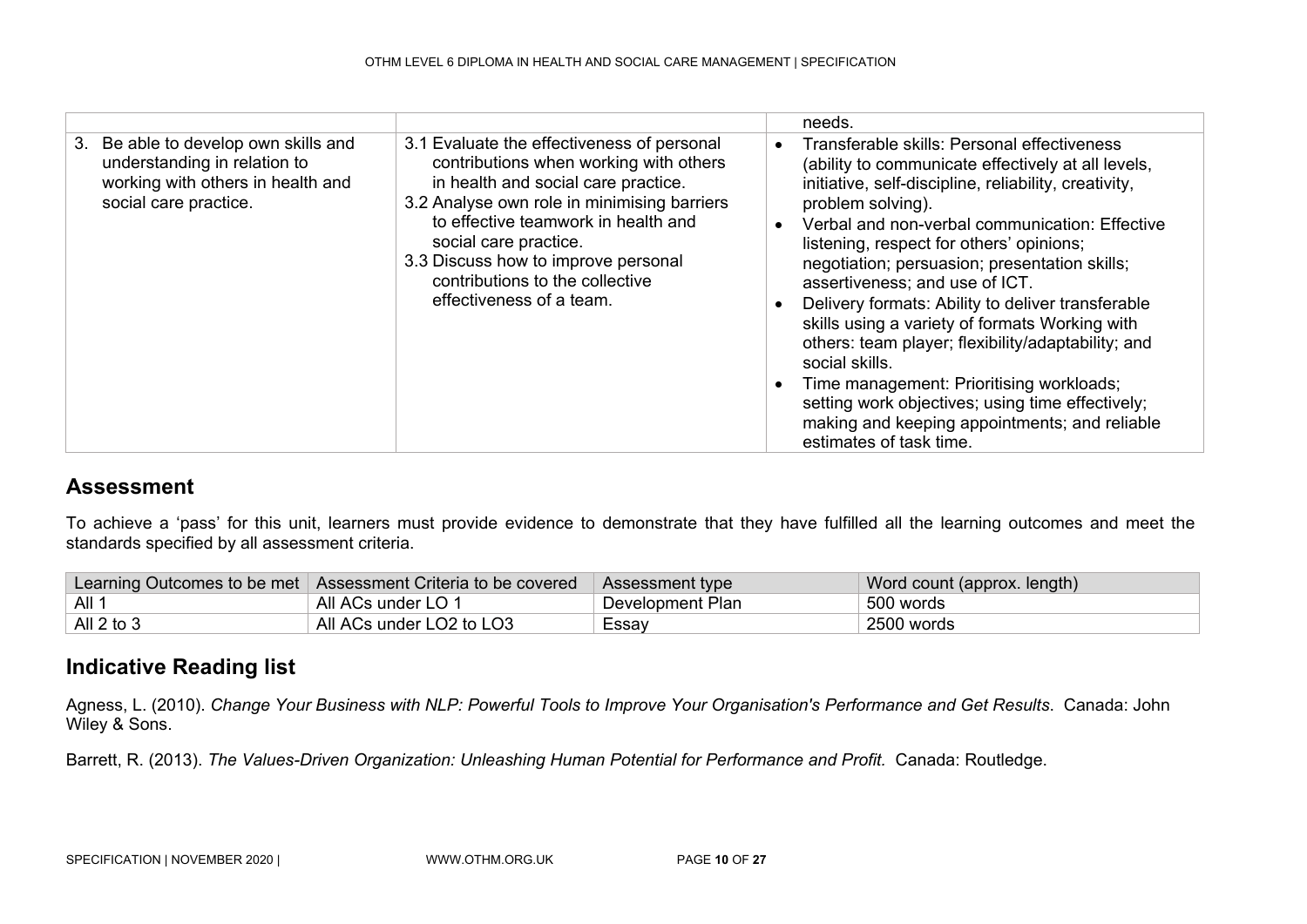Stanford, N. (2010). *The Economist Guide to Organisation Design: Creating high performance and adaptable enterprises*. Canada: John Wiley & Sons.

Verweire, K., Dewettinck, K. and Slagmulder, R. (2012). *Managing for performance excellence.* United Kingdom: Capstone Publishing.

Walburg, J., Bevan, H., Wilderspin, J. and Lemmens, K. (2005). *Performance Management in Healthcare: Improving Patient Outcomes, An Integrated Approach*. Oxford: Routledge Health Management. London: Profile Books Ltd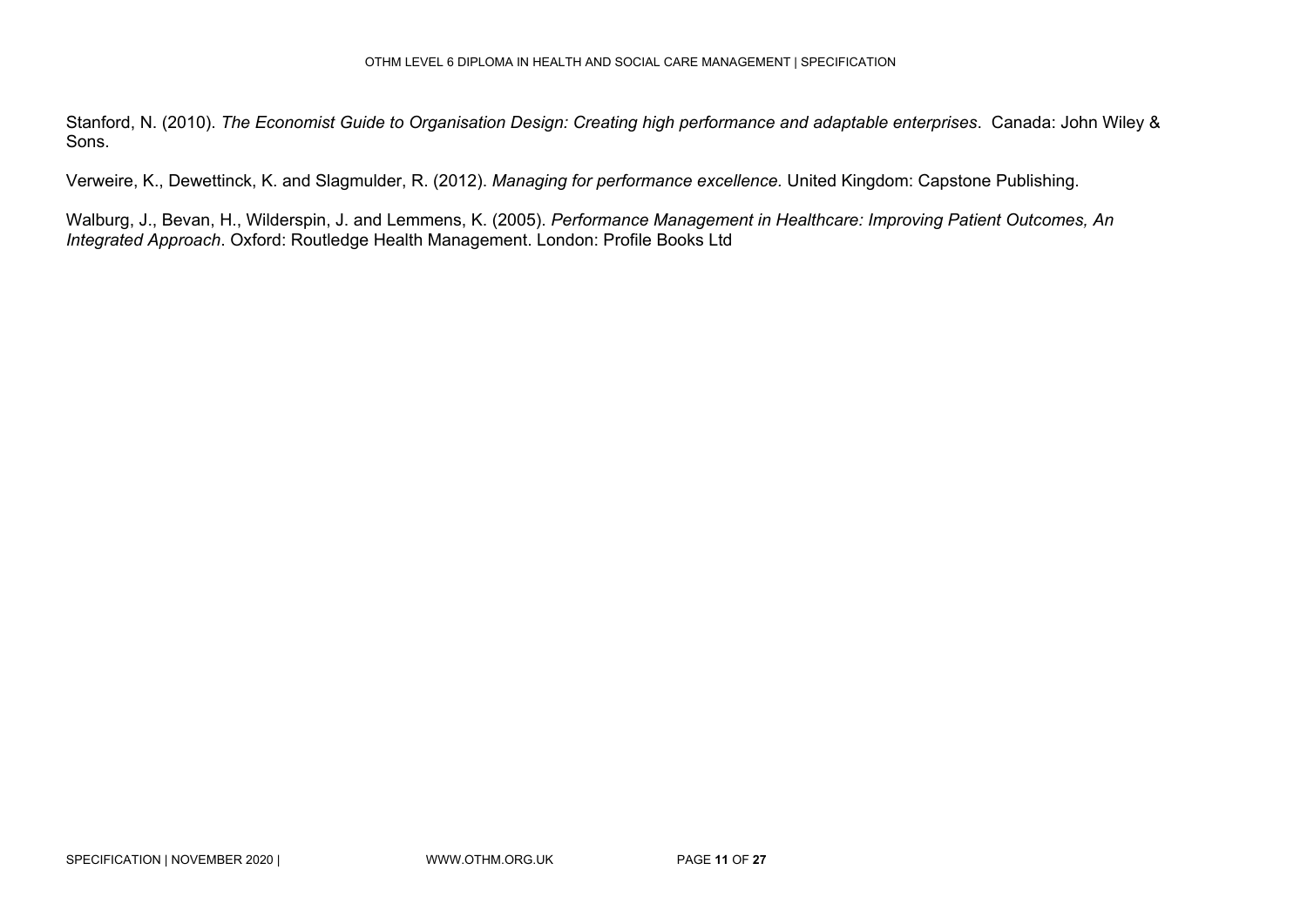### **Managing Quality in Health and Social Care Settings**

| Unit Reference Number                 | K/618/5657                                          |
|---------------------------------------|-----------------------------------------------------|
| Unit Title                            | Managing Quality in Health and Social Care Settings |
| Unit Level                            |                                                     |
| <b>Number of Credits</b>              | 20                                                  |
| <b>Total Qualification Time (TQT)</b> | 200 Hours                                           |
| Guided Leaning Hours (GLH)            | 80 Hours                                            |
| Mandatory / Optional                  | Mandatory                                           |
| Sector Subject Area (SSA)             | 1.3 Health and Social Care                          |
| <b>Unit Grading Structure</b>         | Pass / Fail                                         |

#### **Unit Aims**

The aim of this unit is to develop learners' understanding of different perspectives of quality in relation to health and social care service provision. The unit also addresses how this is evaluated in order to improve services and empower and involve service users.

<span id="page-11-0"></span>

| Learning Outcomes -<br>the learner will:                                     | Assessment Criteria -<br>the learner can:                                                                                                                                                                                                                                                              | <b>Indicative Content</b>                                                                                                                                                                                                                                                                                                                                                            |
|------------------------------------------------------------------------------|--------------------------------------------------------------------------------------------------------------------------------------------------------------------------------------------------------------------------------------------------------------------------------------------------------|--------------------------------------------------------------------------------------------------------------------------------------------------------------------------------------------------------------------------------------------------------------------------------------------------------------------------------------------------------------------------------------|
| Understand perspectives of<br>quality in health and social<br>care services. | 1.1 Explain stakeholder roles in relation to<br>quality and standards in health and<br>social care settings.<br>1.2 Explore the role of external agencies in<br>setting and maintaining standards.<br>1.3 Evaluate the impact of poor quality and<br>standards on health and social care<br>provision. | Stakeholder Management: Stakeholder definition;<br>$\bullet$<br>Stakeholders in the health and social care<br>(Commissioners, customers, health care<br>professionals, government agencies, channels,<br>collaborators, competitors); stakeholder analysis<br>and mapping; managing stakeholders; four and<br>nine sector stakeholder table; and synergy and<br>antagonist analysis. |
| 2. Understand strategies for<br>achieving quality in health and              | 2.1 Explain ways in which quality can be<br>measured in health and social care.                                                                                                                                                                                                                        | National Institute for Health and Care Excellence<br>$\bullet$<br>(NICE)                                                                                                                                                                                                                                                                                                             |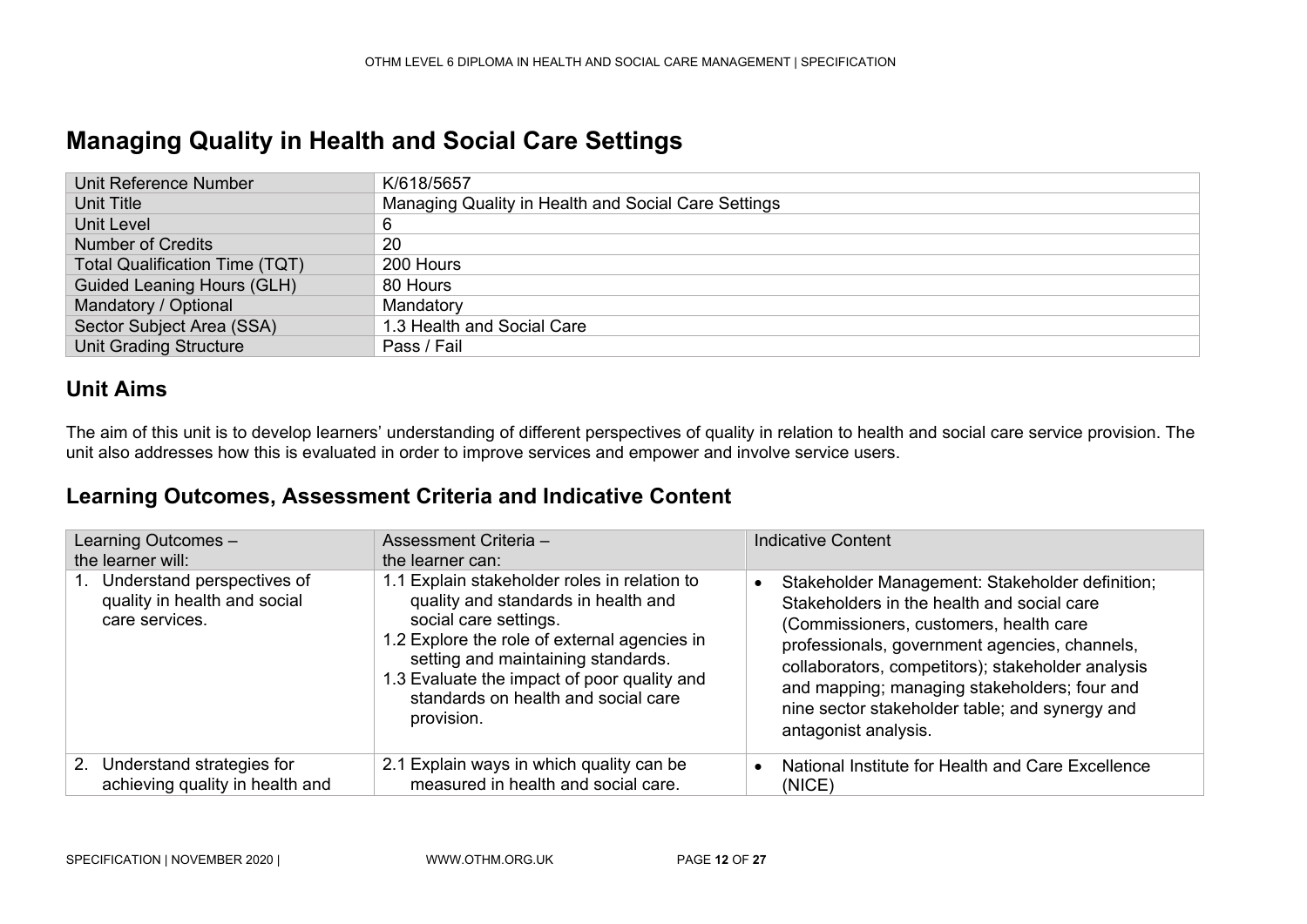| social care services.                                                                                          | 2.2 Evaluate approaches to implementing<br>quality systems.<br>2.3 Analyse barriers to the delivery of<br>quality in health and social care<br>services.                                                                                                                                                                                              | King's Fund; quality measurement framework; and<br>$\bullet$<br>indicators of quality improvement outcomes<br>framework.<br>Relevant services, frameworks and systems in<br>$\bullet$<br>own country.                                                                                                         |
|----------------------------------------------------------------------------------------------------------------|-------------------------------------------------------------------------------------------------------------------------------------------------------------------------------------------------------------------------------------------------------------------------------------------------------------------------------------------------------|---------------------------------------------------------------------------------------------------------------------------------------------------------------------------------------------------------------------------------------------------------------------------------------------------------------|
| Understand the efficacy of<br>3.<br>systems, policies and<br>procedures in health and social<br>care services. | 3.1 Evaluate effectiveness of quality<br>systems, policies and procedures used<br>in a health and social care setting.<br>3.2 Analyse factors that influence the<br>achievement of quality in the health<br>and social care provision.<br>3.3 Suggest ways in which health and<br>social care services could improve<br>quality of service provision. | Policies and procedures in health and social care;<br>$\bullet$<br>Factors affecting quality of care; and quality<br>improvement in health and social care.                                                                                                                                                   |
| Understand methods used to<br>4.<br>evaluate quality of service<br>provision in health and social<br>care.     | 4.1 Discuss the contribution of service<br>users in evaluating service provision in<br>health and social care.<br>4.2 Evaluate methods for assessing health<br>and social care quality of service<br>provision.                                                                                                                                       | Evaluating health and social care service:<br>$\bullet$<br>Quality of Care definition;<br>$\bullet$<br>Parameters for Quality of Care<br>Safety,<br>$\circ$<br>Effectiveness,<br>Patient-centred<br>Timely,<br>$\circ$<br>Efficient<br>$\Omega$<br>Equitable<br>$\circ$<br>External and Internal perspectives |

To achieve a 'pass' for this unit, learners must provide evidence to demonstrate that they have fulfilled all the learning outcomes and meet the standards specified by all assessment criteria.

| Learning Outcomes to be met | Assessment criteria to be covered | Type of assessment    | ◯ Word count (approx. length) |
|-----------------------------|-----------------------------------|-----------------------|-------------------------------|
| All 1 to 4                  | All ACs under LO1 to LO4          | Portfolio of evidence | 3000 words                    |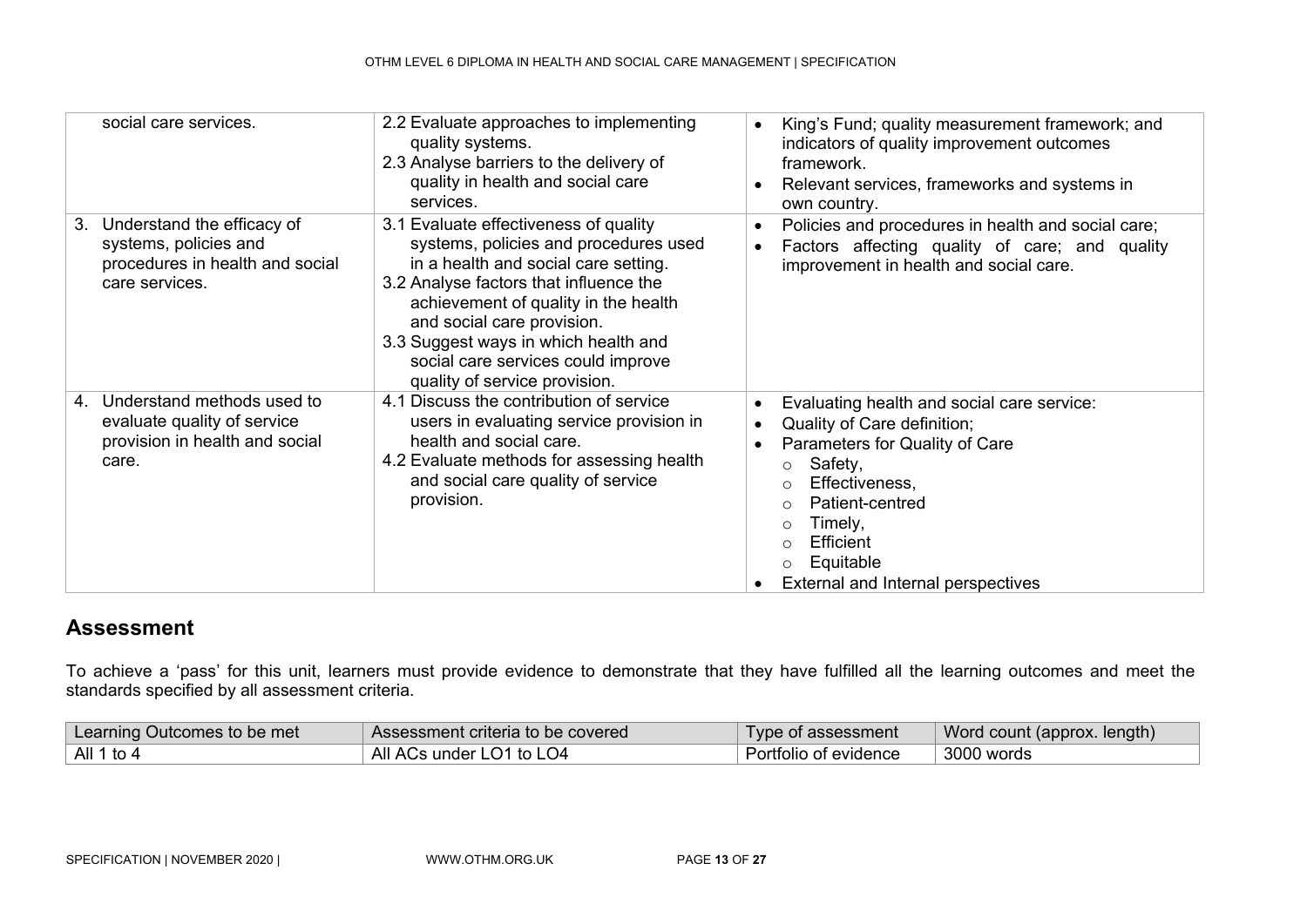#### **Indicative Reading list**

Barr, J and Dowding, L (2019*) Leadership in Health Care*, SAGE Publications Ltd ISBN: 978-1526459404

Brooks, I. (2008). *Organisational Behaviour, Individuals, Groups and Organisations.* 4th Edition. Prentice Hall ISBN: 10:0273715364

Cottrell, S. (2011) *Critical Thinking Skills: Developing Effective Analysis and Argument (Palgrave Study Skills).* Palgrave Macmillan ISBN 978- 0230285293

Hartley, J. and Bennington J. (2010). *Leadership for Healthcare.* Polity Press ISBN 15BN978 1 84742 486 0

Kavitha, R. (2012) *Service Quality Measurement in Health Care System*. London: Lambert.

Martin, V. (2010). *Managing in Health and Social Care.* 2nd edition. Routledge ISBN-13: 978-0415493895

Parkin, P. (2009). *Managing Change in Healthcare: Using Action Research*. Sage ISBN: ISBN-10: 1412922593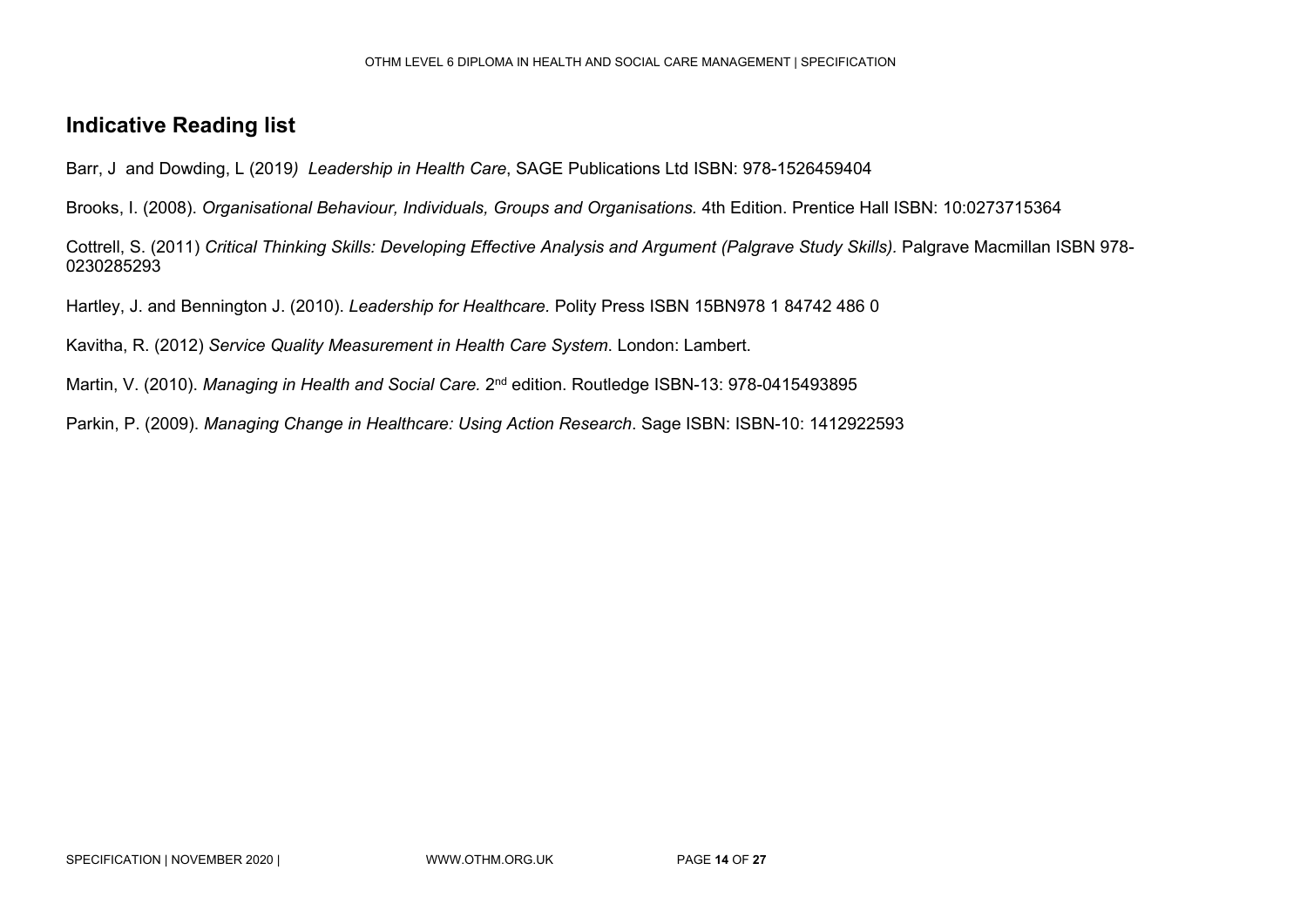### **Principles of Leadership and Management**

| Unit Reference Number                 | M/618/5501                              |
|---------------------------------------|-----------------------------------------|
| Unit Title                            | Principles of Leadership and Management |
| Unit Level                            |                                         |
| <b>Number of Credits</b>              | 20                                      |
| <b>Total Qualification Time (TQT)</b> | 200 Hours                               |
| Guided Leaning Hours (GLH)            | 80 Hours                                |
| Mandatory / Optional                  | Mandatory                               |
| Sector Subject Area (SSA)             | 1.3 Health and Social Care              |
| <b>Unit Grading Structure</b>         | Pass / Fail                             |

#### **Unit Aims**

The aim of this unit is to develop learners' leadership and management knowledge and skills, underpinning their practice as effective health care professionals. The unit introduces the management of teams and approaches to dealing with complex situations, providing quality service outcomes through effective practice and policy implementation.

<span id="page-14-0"></span>

| Learning Outcomes -<br>the learner will:                                                                 | Assessment Criteria -<br>the learner can:                                                                                                                      | <b>Indicative Content</b>                                                                                                                                                                                                                                                                                                                                                                                                        |
|----------------------------------------------------------------------------------------------------------|----------------------------------------------------------------------------------------------------------------------------------------------------------------|----------------------------------------------------------------------------------------------------------------------------------------------------------------------------------------------------------------------------------------------------------------------------------------------------------------------------------------------------------------------------------------------------------------------------------|
| Understand theories of<br>leadership and management<br>relevant to the health and<br>social care sector. | 1.1 Analyse key leadership and management<br>theories.<br>1.2 Evaluate the challenges of leadership and<br>management in the health and social care<br>sector. | Theories, models and styles of leadership and<br>their application to different situations:<br>Impact of leadership styles; theories and<br>practices of motivation e.g. Maslow, McGregor,<br>Herzberg; influencing and persuading others;<br>influence of cultural environment within the<br>organisation; differences between leadership<br>and management; leadership power bases;<br>delegation; and emotional intelligence. |
| 2. Understand the challenges that                                                                        | 2.1 Examine the influencing factors on staff                                                                                                                   | Reward management: Job evaluation; factors                                                                                                                                                                                                                                                                                                                                                                                       |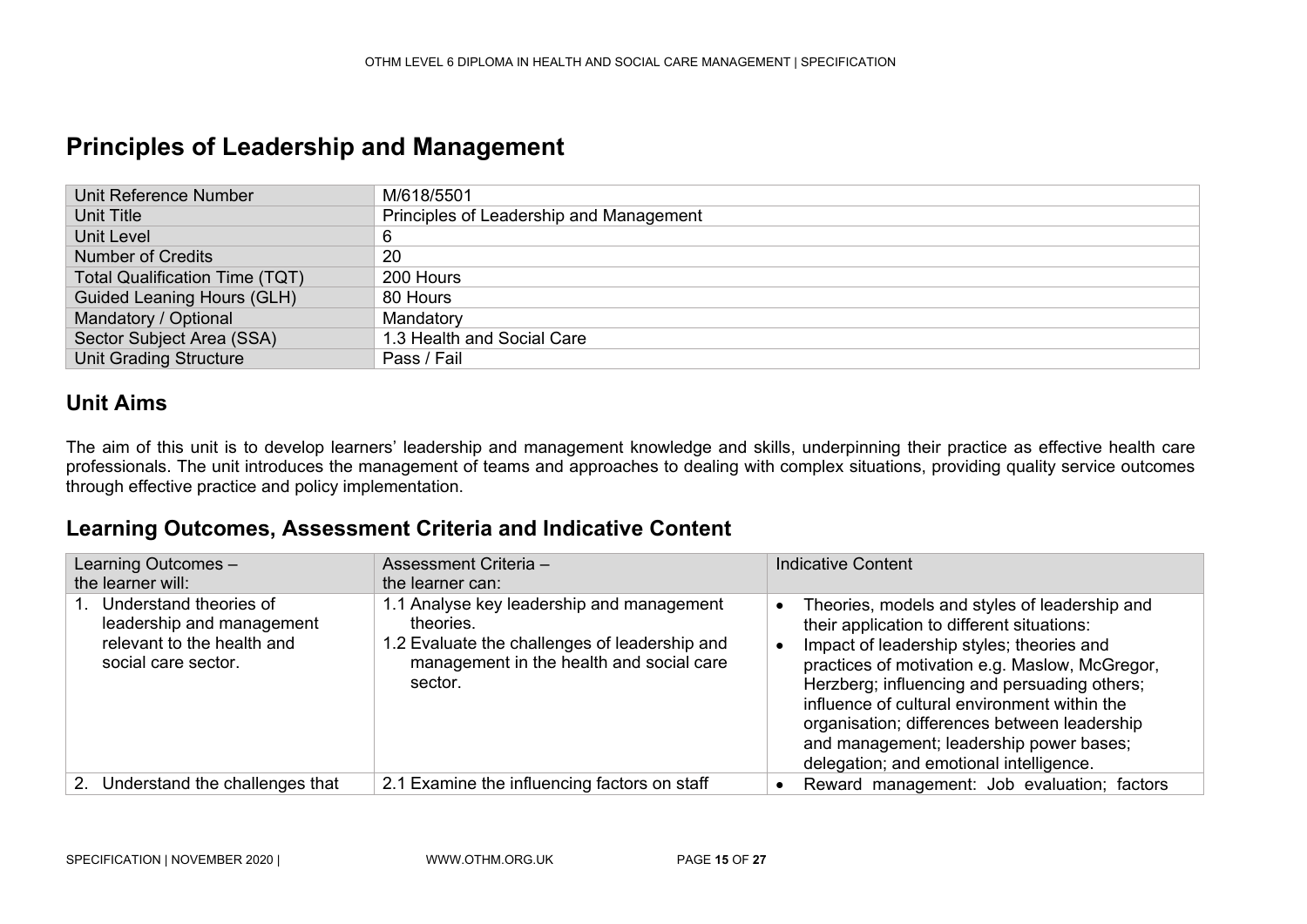| impact employee performance<br>in the health and social care<br>sector.                                 | performance<br>2.2 Explore key factors which contribute to job<br>satisfaction<br>2.3 Analyse the role of performance<br>management in the success of healthcare<br>organisations.                                              | $\bullet$<br>$\bullet$ | determining<br>reward<br>systems;<br>pay,<br>pay;<br>performance-related pay; pension schemes;<br>profit sharing; flexible working; leave; and health<br>care.<br>Management attitudes pay and reward, job<br>relationship<br>security,<br>with<br>colleagues,<br>appreciation, development and<br>progression<br>opportunities.<br>Learning styles and processes; planning,<br>recording, monitoring and evaluating; and group<br>development processes and behaviour.<br>Planning, work orientation and job design:<br>Application of motivation<br>theories<br>and<br>techniques;<br>communication<br>empowerment<br>styles and techniques; delegation techniques<br>and processes; supervision styles and working<br>culture and practices.<br>Performance monitoring and assessment:<br>Measuring effective performance; providing<br>feedback; appraisal processes; benchmarking<br>performance processes; codes of practice and<br>procedures relating to disciplinary situations; |
|---------------------------------------------------------------------------------------------------------|---------------------------------------------------------------------------------------------------------------------------------------------------------------------------------------------------------------------------------|------------------------|-------------------------------------------------------------------------------------------------------------------------------------------------------------------------------------------------------------------------------------------------------------------------------------------------------------------------------------------------------------------------------------------------------------------------------------------------------------------------------------------------------------------------------------------------------------------------------------------------------------------------------------------------------------------------------------------------------------------------------------------------------------------------------------------------------------------------------------------------------------------------------------------------------------------------------------------------------------------------------------------|
| 3. Understand the development<br>and effectiveness of teams in<br>the health and social care<br>sector. | 3.1 Analyse the different models of team<br>leadership and its application to the health<br>and social care sector.<br>3.2 Evaluate the roles of teams and benefits<br>of having teams in the health and social<br>care sector. | $\bullet$<br>$\bullet$ | diversity issues; and management principles.<br>Team-working and development<br>Flexible working practices; team formation e.g.<br>Tuckman, structures and interactions e.g.<br>Belbin's Team Role Theory, Adair's Action<br>Centred Leadership model;<br>Benefits of team working; politics of working<br>relationships; diversity issues; working cultures<br>and practices; promotion of anti-discriminatory<br>practices and behaviours; team<br>building<br>processes; conflict resolution; delegation and<br>empowerment; coaching, support, mentoring;<br>and training, supervision, monitoring and                                                                                                                                                                                                                                                                                                                                                                                |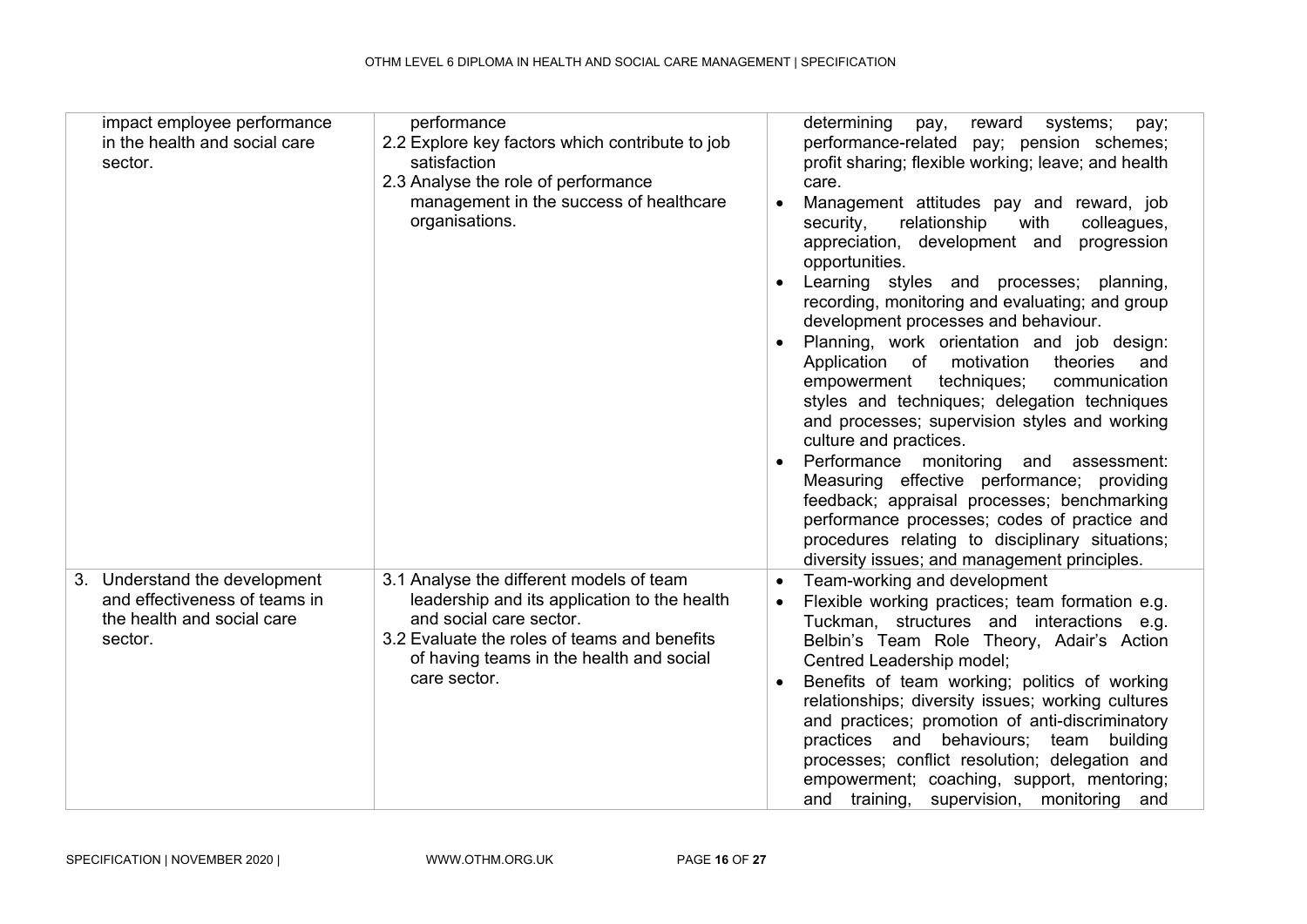|                                                                                                            |                                                                                                                                                                                                                                                              | evaluation.                                                                                                                                                                                                                                                                                                                                                                                                                                                                                                                                               |
|------------------------------------------------------------------------------------------------------------|--------------------------------------------------------------------------------------------------------------------------------------------------------------------------------------------------------------------------------------------------------------|-----------------------------------------------------------------------------------------------------------------------------------------------------------------------------------------------------------------------------------------------------------------------------------------------------------------------------------------------------------------------------------------------------------------------------------------------------------------------------------------------------------------------------------------------------------|
| Understand the development and<br>4.<br>implementation of health and<br>social care organisational policy. | 4.1 Examine roles and responsibilities,<br>accountabilities and duties in a health and<br>social care setting.<br>4.2 Evaluate the contribution of one key role in<br>the development and implementation of<br>health and social care organisational policy. | Health and Social care key personnel and their<br>roles e.g. senior managers, board members, care<br>home manager, nurses, and doctors, care worker,<br>care assistant, senior care worker, support worker,<br>personal assistant and social worker<br>and<br>professional allied to health and social care.<br>Supervision,<br>Considerations:<br>roles<br>and<br>accountability;<br>quality assurance<br>systems;<br>maintaining and upgrading knowledge and skills;<br>support networks and professional registration;<br>working with the regulators. |

To achieve a 'pass' for this unit, learners must provide evidence to demonstrate that they have fulfilled all the learning outcomes and meet the standards specified by all assessment criteria.

| Learning Outcomes to be met | Assessment criteria to be covered | Type of assessment    | Word count (approx. length) |
|-----------------------------|-----------------------------------|-----------------------|-----------------------------|
| All 1 to 4                  | All ACs under LO1 to LO4          | Portfolio of evidence | 3000 words                  |

#### **Indicative Reading list**

Agness, L. (2010) *Change Your Business with NLP: Powerful Tools to Improve Your Organisation's Performance and Get Results*. United Kingdom: John Wiley & Sons.

Ayling, P., Cape, C., Walsh, M. and McAleary, J. (2012) *Preparing to Work in Adult Social Care.* United Kingdom: Nelson Thomas Ltd. Barrett, R. (2014). *The Values-Driven Organization: Unleashing Human Potential for Performance and Profit.* Oxon: Routledge.

Brechin, A., Brown H. and Eby, K. (2000) *Critical Practice in Health and Social Care.* London: Sage/Open University.

Browne, J. and Green, J. (2005) *Principles of Social Research*. London: Open University Press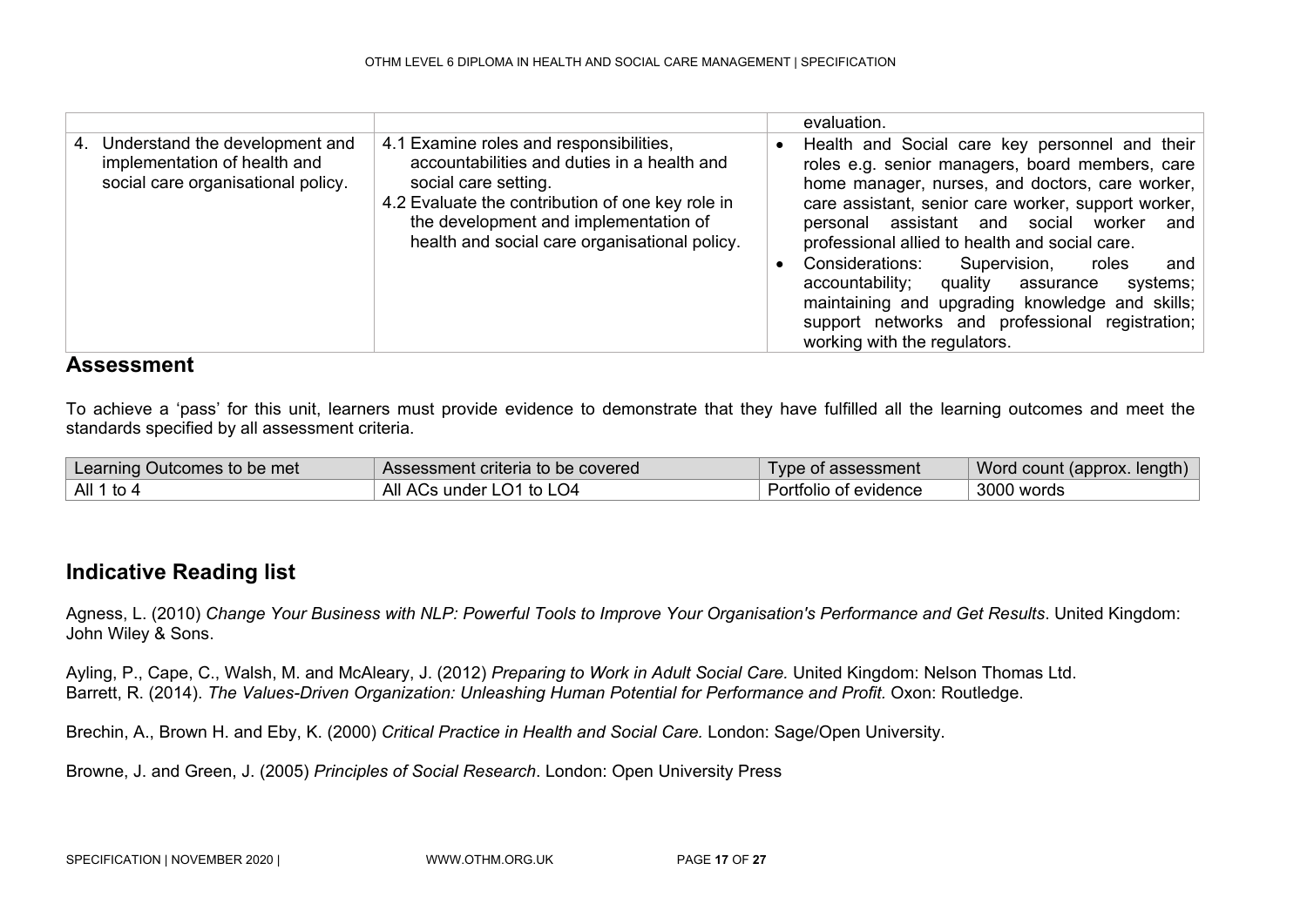Hanna, D. (1998). *Designing Organizations for High Performance (Addison-Wesley Series on Organisation Development)*. United Kingdom: Addison-Wesley.

Leathard, A. (2003) *Interprofessional collaboration: from policy to practice in health and social care.* Oxford: Routledge.

Stretch, B. (2007) *Health and social care: Core themes.* Oxford: Heinmann.

Verweire, K., Dewettinck, K. and Slagmulder, R. (2012). *Managing for Performance Excellence.* Leuven: Lannoo Campus Publishers.

*Management in Healthcare: Improving Patient Outcomes, An Integrated Approach*. Oxford: Routledge Health Management. London and New York: Routledge.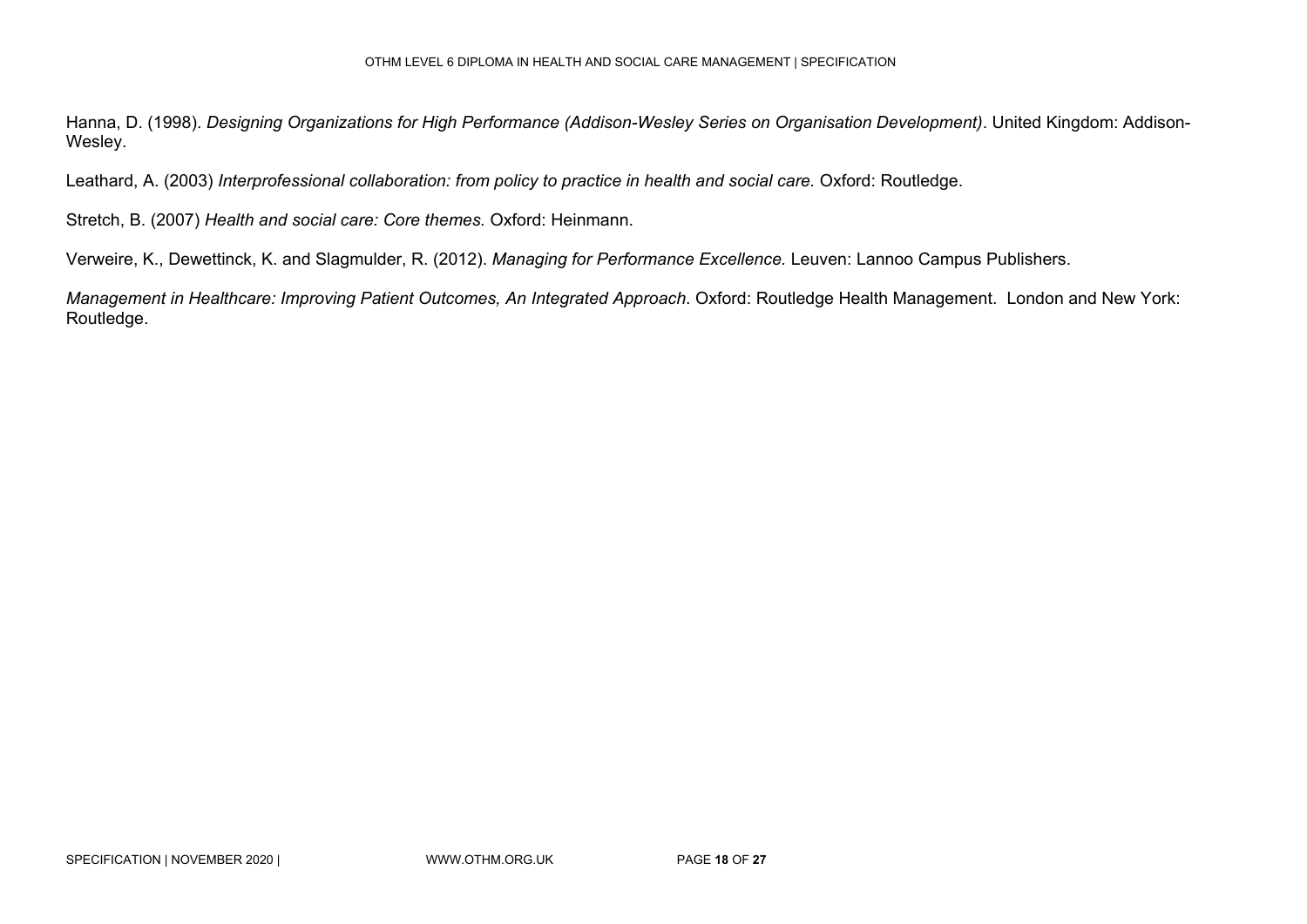### **Health and Safety in Health and Social Care Settings**

| Unit Reference Number                 | T/618/5502                                           |
|---------------------------------------|------------------------------------------------------|
| Unit Title                            | Health and Safety in Health and Social Care Settings |
| <b>Unit Level</b>                     |                                                      |
| <b>Number of Credits</b>              | 20                                                   |
| <b>Total Qualification Time (TQT)</b> | 200 Hours                                            |
| <b>Guided Leaning Hours (GLH)</b>     | 80 Hours                                             |
| Mandatory / Optional                  | Mandatory                                            |
| Sector Subject Area (SSA)             | 1.3 Health and Social Care                           |
| <b>Unit Grading Structure</b>         | Pass                                                 |

#### **Unit Aims**

The aim of this unit is to develop learners' understanding of management responsibilities for ensuring the health and safety of the health and social care workplace and the people within it.

<span id="page-18-0"></span>

| Learning Outcomes -                                                                                      | Assessment Criteria -                                                                                                                                                                                                                                                                                                 | <b>Indicative Content</b>                                                                                                                                                                                                                                                                                                                                                                                                                                                                                                                                                             |
|----------------------------------------------------------------------------------------------------------|-----------------------------------------------------------------------------------------------------------------------------------------------------------------------------------------------------------------------------------------------------------------------------------------------------------------------|---------------------------------------------------------------------------------------------------------------------------------------------------------------------------------------------------------------------------------------------------------------------------------------------------------------------------------------------------------------------------------------------------------------------------------------------------------------------------------------------------------------------------------------------------------------------------------------|
| the learner will:                                                                                        | the learner can:                                                                                                                                                                                                                                                                                                      |                                                                                                                                                                                                                                                                                                                                                                                                                                                                                                                                                                                       |
| 1. Understand how health and safety<br>legislation is implemented in<br>health and social care settings. | 1.1 Summarise legislation, policies and procedures<br>underpinning health and safety in the health<br>and social care workplace.<br>1.2 Examine the responsibilities of management in<br>relation to health and safety.<br>1.3 Analyse health and safety priorities for a<br>specific health and social care setting. | Systems,<br>policies<br>procedures<br>for l<br>and<br>$\bullet$<br>communicating information: Exemplar<br>pro-formas; training; organisational culture; use<br>of different media; exchange of information;<br>record keeping; enforcement; and compliance.<br>Responsibilities for management of health and<br>Organisational<br>responsibilities<br>safety:<br>(employers; employees; external agencies;<br>visitors e.g. users of service, carers);<br>monitoring and evaluating processes; auditing;<br>inspecting the workplace; and management<br>structure and representation. |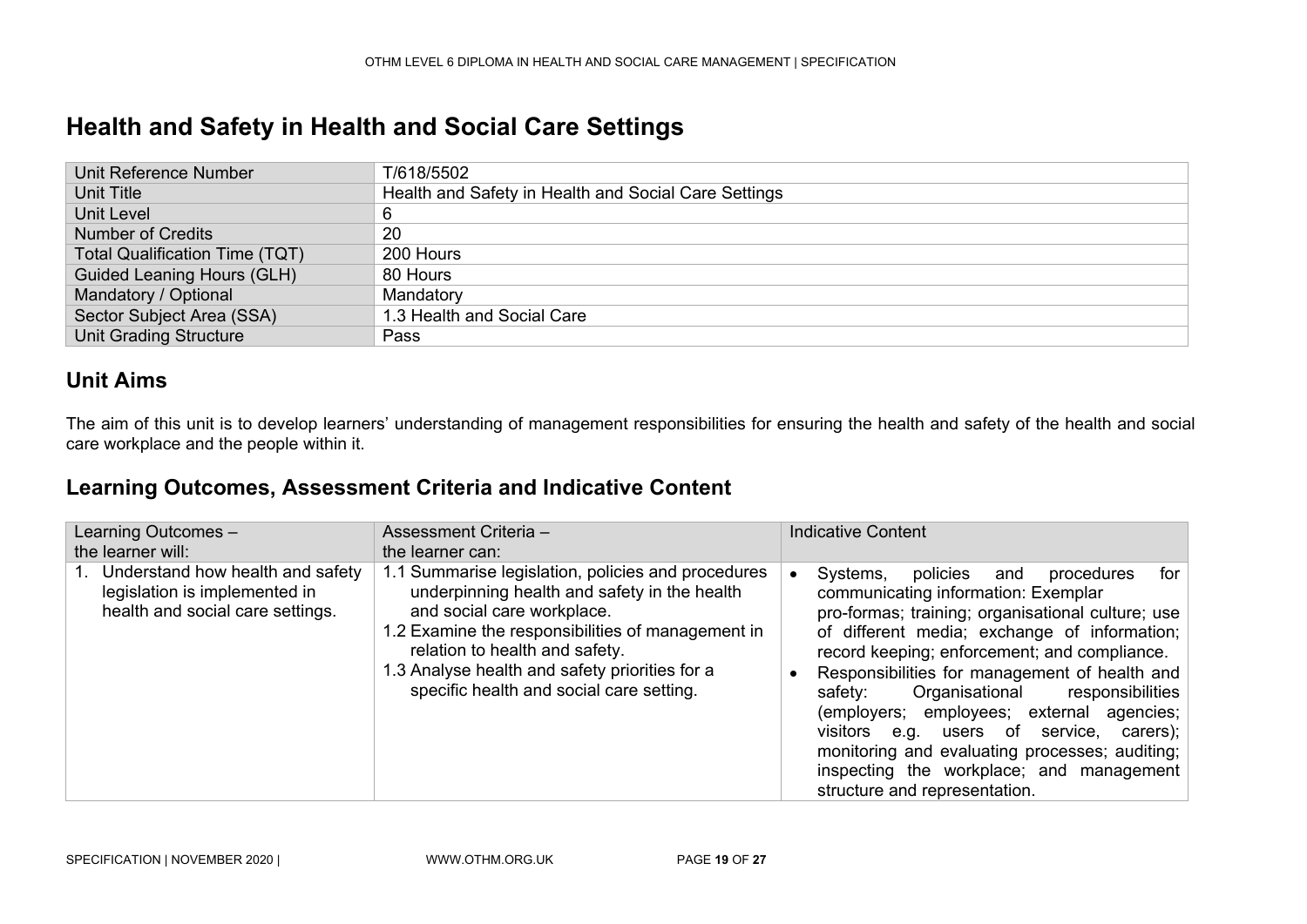|                                                                                                        |                                                                                                                                                                                                                                                                                                                                        | $\bullet$                           | Legislative requirements: Current legislation,<br>regulations and codes of practice relevant to<br>health and safety in health and social care in<br>the country and region in which unit is delivered<br>or applied to.<br>Implementation: Safety aids e.g. walking aid,<br>wheelchair, hoist; security systems e.g. door<br>alarms,<br>locks,<br>cameras,<br>gates,<br>patrol;<br>maintenance e.g. ventilation, temperature<br>buildings;<br>control,<br>of<br>consequences<br>malfunction/breakdown of equipment; infection<br>control; and manual handling.                                                                              |
|--------------------------------------------------------------------------------------------------------|----------------------------------------------------------------------------------------------------------------------------------------------------------------------------------------------------------------------------------------------------------------------------------------------------------------------------------------|-------------------------------------|----------------------------------------------------------------------------------------------------------------------------------------------------------------------------------------------------------------------------------------------------------------------------------------------------------------------------------------------------------------------------------------------------------------------------------------------------------------------------------------------------------------------------------------------------------------------------------------------------------------------------------------------|
| 2. Understand the role of risk<br>assessment in health and social<br>care service provision.           | 2.1 Explain the principles of risk assessment for<br>health and social care.<br>2.2 Analyse how information from risk assessments<br>informs care planning.<br>2.3 Analyse the impact of one aspect of health and<br>safety policy on health and social care practice.                                                                 | $\bullet$                           | Concept of risk, safety and security: Minimum<br>risk, zero risk; risk for individuals and property;<br>public liability; hazard; restraint; accident<br>prevention; first aid; protection from harm;<br>security versus safety; substances; practices;<br>equipment; and premises.<br>Care planning: Meeting needs; ensuring safety;<br>security; maximizing wellbeing; and principles<br>of good practice.<br>Dilemmas: Risk-benefit analysis; risk to self and<br>others; resource implications; and differing<br>priorities between stakeholders.<br>Implications of non-compliance:<br>Financial;<br>legal; moral; physical; and health |
| 3. Understand the monitoring and<br>review of health and safety in<br>health and social care settings. | 3.1 Explain how health and safety policies and<br>practices are monitored and reviewed.<br>3.2 Analyse the effectiveness of health and safety<br>policies and practices in the workplace in<br>promoting a positive, healthy and safe culture.<br>3.3 Examine the responsibilities of individuals in<br>relation to health and safety. | $\bullet$<br>$\bullet$<br>$\bullet$ | Monitor and review: Audit of risks; review of<br>practice;<br>from experience;<br>learning<br>and<br>updating of policies and procedures.<br>Positive health and safety culture: Individuals;<br>teams; managers; and organisational levels.<br>contributions:<br>Own<br>Responsibilities;<br>compliance; training; practices; interactions with<br>individuals, and groups and agencies.                                                                                                                                                                                                                                                    |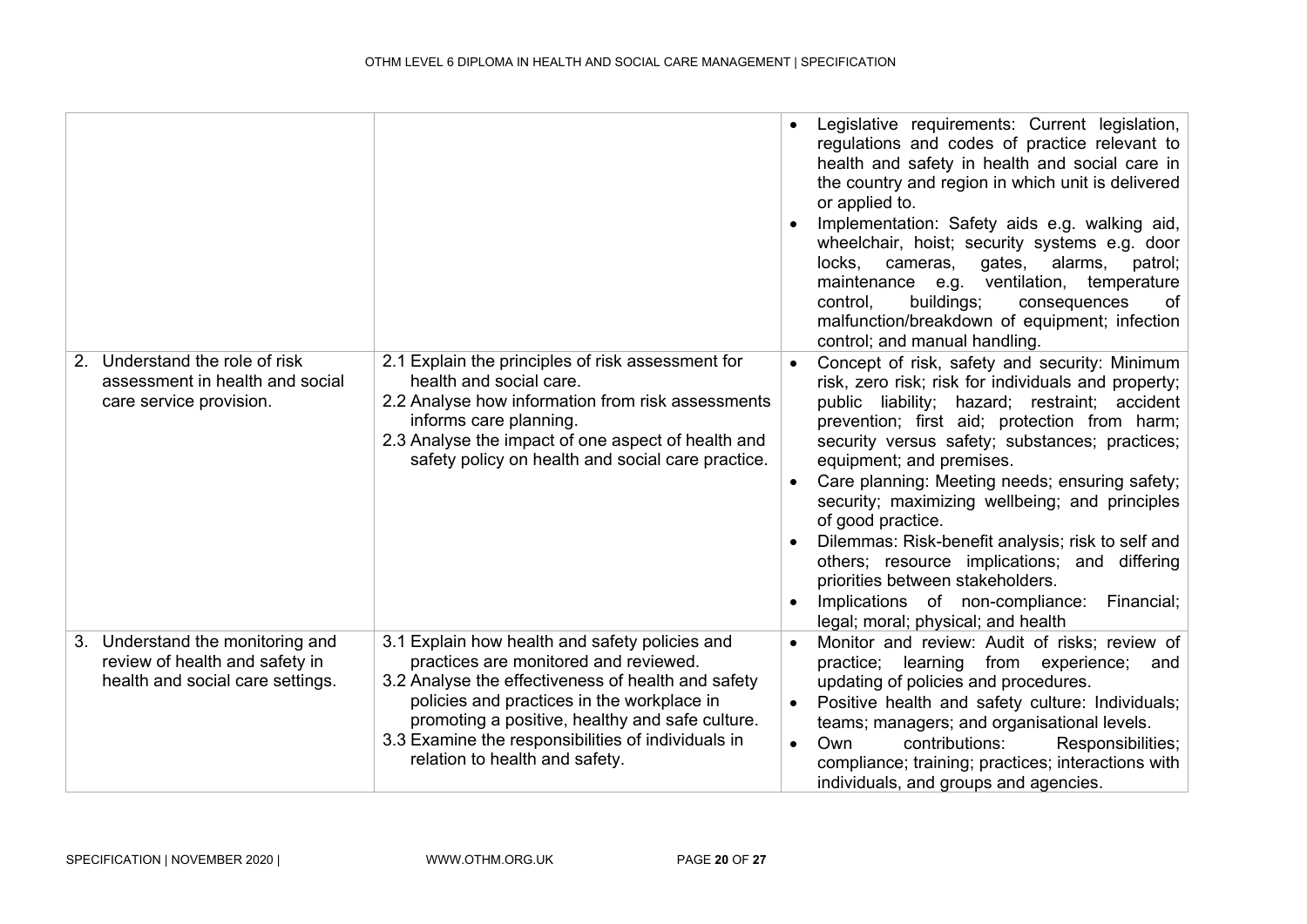To achieve a 'pass' for this unit, learners must provide evidence to demonstrate that they have fulfilled all the learning outcomes and meet the standards specified by all assessment criteria.

| Learning Outcomes to be met | Assessment criteria to be covered | Type of assessment    | Word count (approx. length) |
|-----------------------------|-----------------------------------|-----------------------|-----------------------------|
| All 1 to 3                  | All ACs under LO1 to LO3          | Portfolio of evidence | $\,$ 3000 words             |

#### **Indicative Reading list**

Brown, H. and Eby, K. (2000) *Critical Practice in Health and Social Care.* London: Sage/Open University.

Dickson, H. (2008). *Evaluating Outcomes in Health and Social Care.* Bristol: Policy Press 20.

Lloyd, M. (2010). *A Practical Guide to Care Planning in Health and Social Care.* Maidenhead: McGraw Hill.

Stretch, B (2007). *Health and Social Care: Core Themes.* Oxford: Heinmann.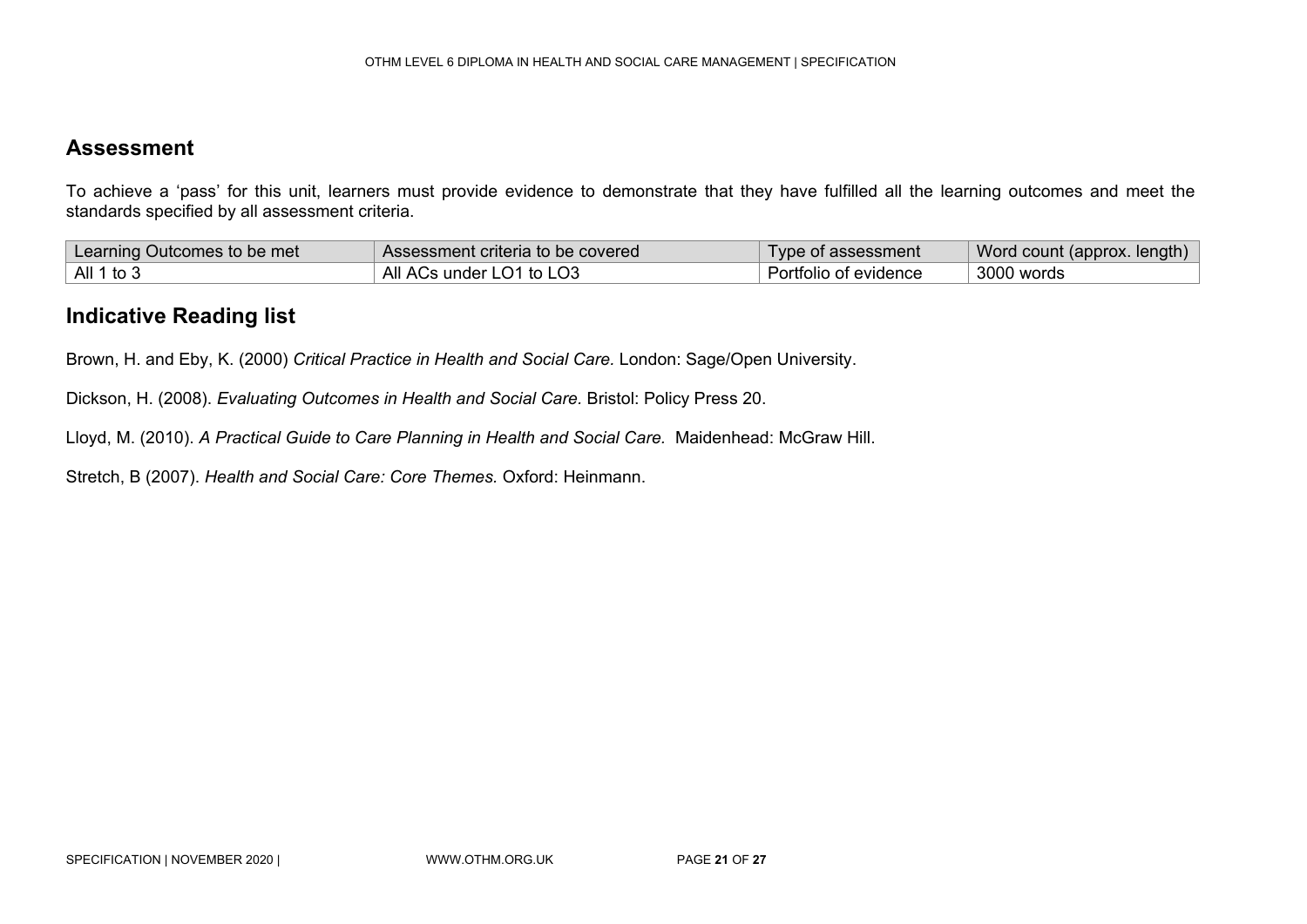### **Resource Management in Health and Social Care**

| Unit Reference Number                 | A/618/5503                                    |
|---------------------------------------|-----------------------------------------------|
| Unit Title                            | Resource Management in Health and Social Care |
| Unit Level                            | 6                                             |
| <b>Number of Credits</b>              | 20                                            |
| <b>Total Qualification Time (TQT)</b> | 200 Hours                                     |
| <b>Guided Leaning Hours (GLH)</b>     | 80 Hours                                      |
| Mandatory / Optional                  | Mandatory                                     |
| Sector Subject Area (SSA)             | 1.3 Health and Social Care                    |
| <b>Unit Grading Structure</b>         | Pass / Fail                                   |

#### **Unit Aims**

The aim of this unit is to develop learners' understanding of the processes involved in the management of human and financial resources. The unit explores recruitment, and the management and development of people in the health and social care workplace. Key financial concepts and tools used by managers in health and social care organisations are also looked at.

<span id="page-21-0"></span>

| Learning Outcomes -<br>the learner will:                                                                 | Assessment Criteria -<br>the learner can:                                                                                                                                                                                                                                                              | <b>Indicative Content</b>                                                                                                                                                                                                                                                                                                                                                                                                                                                                                           |
|----------------------------------------------------------------------------------------------------------|--------------------------------------------------------------------------------------------------------------------------------------------------------------------------------------------------------------------------------------------------------------------------------------------------------|---------------------------------------------------------------------------------------------------------------------------------------------------------------------------------------------------------------------------------------------------------------------------------------------------------------------------------------------------------------------------------------------------------------------------------------------------------------------------------------------------------------------|
| Understand factors involved in<br>human resource planning in<br>health and social care<br>organisations. | 1.1 Analyse internal and external influences affecting<br>human resource planning in health and social<br>care.<br>1.2 Explain the determinants of skills required by<br>health and social care organisations.<br>1.3 Describe how to address any skills gaps which<br>might exist in an organisation. | Organisational needs-demand for products and<br>services, new products and services, new<br>markets, technological change, location of<br>production; skills requirements, access to/supply<br>of employees, labour costs, workforce skills,<br>government policy, labour market competition,<br>employee expectations, demand for services.<br>Organisational resource requirements, skill sets,<br>job specific, generic skills, skill acquisition, skills<br>audit, skill transferability, impact of technology, |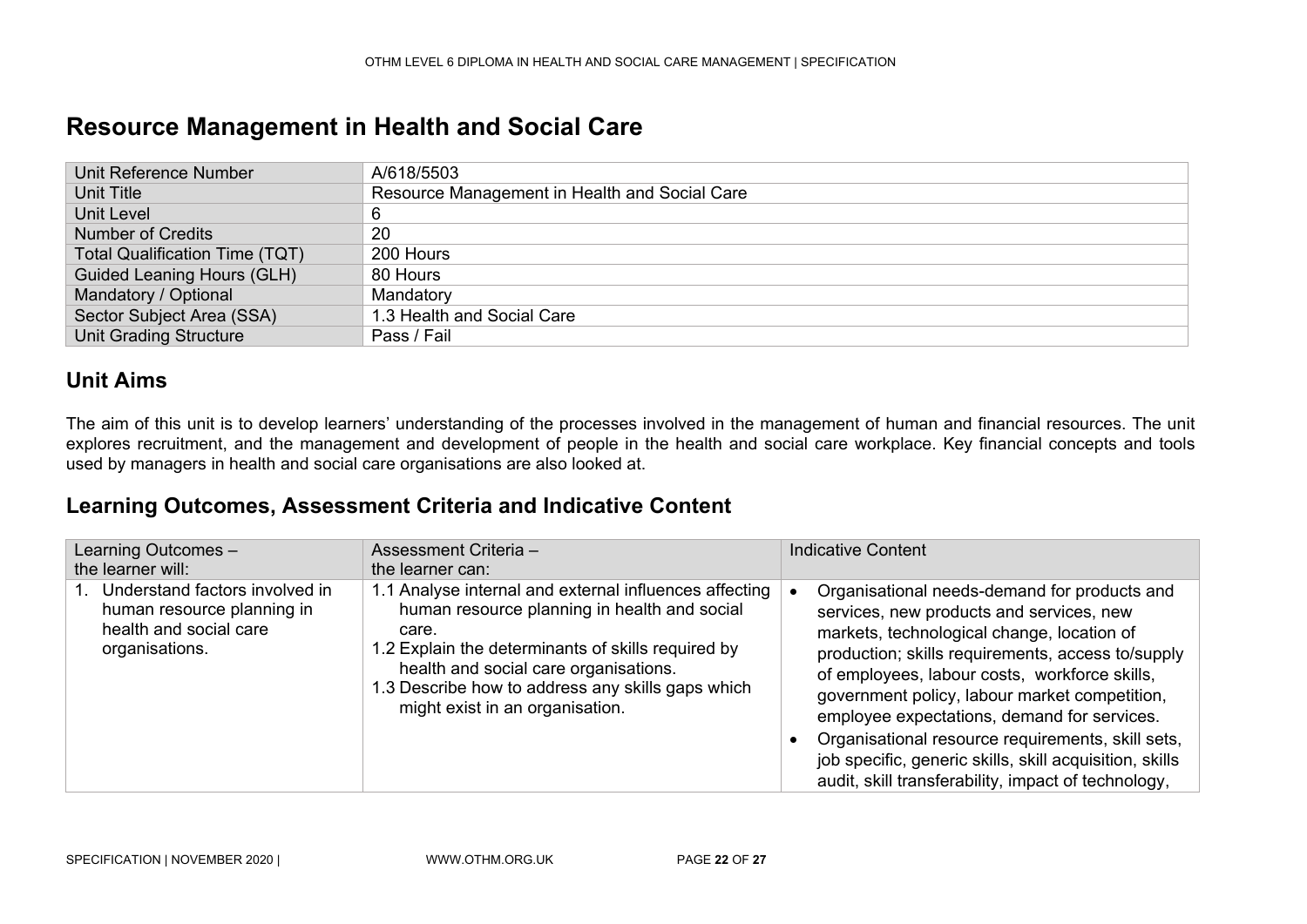|                                                                                                           |                                                                                                                                                                                                                                                                                                                                                  | market needs.<br>Approaches to recruitment, retention, upskilling,<br>$\bullet$<br>incentives, overseas recruitment, training,<br>promotion, job sharing, retraining.                                                                                                                                                                                                                                                                                                                                                                                                                                                                                                                                 |
|-----------------------------------------------------------------------------------------------------------|--------------------------------------------------------------------------------------------------------------------------------------------------------------------------------------------------------------------------------------------------------------------------------------------------------------------------------------------------|-------------------------------------------------------------------------------------------------------------------------------------------------------------------------------------------------------------------------------------------------------------------------------------------------------------------------------------------------------------------------------------------------------------------------------------------------------------------------------------------------------------------------------------------------------------------------------------------------------------------------------------------------------------------------------------------------------|
| 2. Understand recruitment and<br>retention aspects in health and<br>social care.                          | 2.1 Explain the factors involved in the planning of<br>recruitment in health and social care.<br>2.2 Describe the relevant legislative and regulatory<br>frameworks that affect the recruitment and selection<br>in health and social care.<br>2.3 Evaluate the different techniques used in the<br>selection process in health and social care. | Defining Human Resource requirements in<br>$\bullet$<br>health and social care<br>Fulltime and part-time roles, flexible working<br>$\bullet$<br>Job description and person specification eg<br>$\bullet$<br>qualifications, experience, personal attributes<br>Advertising vacancies<br>Career progression opportunities; training and<br>development needs<br>Relevant and current legislation in own country<br>Codes of practice and policies in health and<br>social care.<br>Shortlisting applicants, models of selection e.g.<br>interview, audition, psychometric assessment,<br>assessed task; involvement of stakeholders e.g.<br>members of team, service users, external<br>stakeholders. |
| Understand the value of financial<br>3.<br>awareness in managing health<br>and social care organisations. | 3.1 Analyse the role of financial information in<br>decision-making processes.<br>3.2 Explain the concept of key financial ratios for<br>health and social care organisations.                                                                                                                                                                   | Structure, format and requirements of published<br>$\bullet$<br>accounts<br>Role of auditors, published vs internal financial<br>information, main published financial statements:<br>statement of financial position, statement of<br>financial performance, statement of cash flows<br>Different ratios: profitability, liquidity, efficiency,<br>capital, investor, using ratios: calculation and<br>interpretation, industry benchmarking, limitations<br>of ratio analysis.                                                                                                                                                                                                                      |
| 4. Understand the different sources<br>of finance available for the health                                | 4.1 Differentiate between long-term and short-term<br>business finance needs of health and social care<br>organisations.                                                                                                                                                                                                                         | Business finance needs and sources of finance<br>$\bullet$<br>Long term $-$ non-current assets<br>Short-term – working capital; importance of<br>$\bullet$                                                                                                                                                                                                                                                                                                                                                                                                                                                                                                                                            |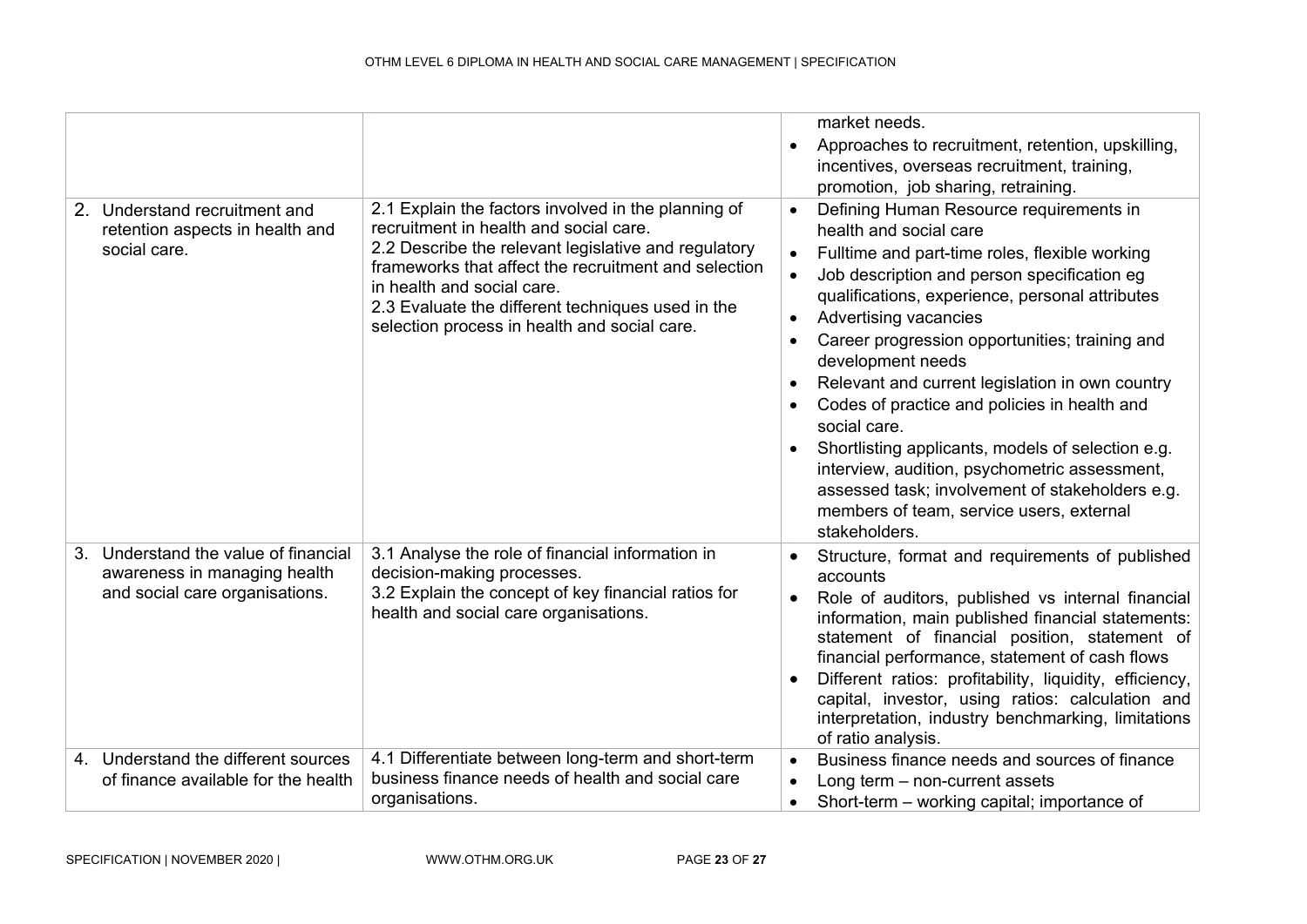| and social care organisations. | 4.2 Explain sources of finance available to health<br>and social care organisations.<br>4.3 Evaluate the implications of different sources of<br>finance for health and social care organisations. |  | working capital for business continuity.<br>Costs of finance, effect on financial statements,<br>range of sources, external and internal sources,<br>long-term and short-term role of stock markets<br>Advantages and disadvantages of each source. |
|--------------------------------|----------------------------------------------------------------------------------------------------------------------------------------------------------------------------------------------------|--|-----------------------------------------------------------------------------------------------------------------------------------------------------------------------------------------------------------------------------------------------------|
|--------------------------------|----------------------------------------------------------------------------------------------------------------------------------------------------------------------------------------------------|--|-----------------------------------------------------------------------------------------------------------------------------------------------------------------------------------------------------------------------------------------------------|

To achieve a 'pass' for this unit, learners must provide evidence to demonstrate that they have fulfilled all the learning outcomes and meet the standards specified by all assessment criteria.

| Learning Outcomes to be met | Assessment criteria to be covered | Type of assessment     | Word count (approx. length) |
|-----------------------------|-----------------------------------|------------------------|-----------------------------|
| . All 1 to 2 $\,$           | All ACs under LO1 and LO2         | Report                 | 1500 words                  |
| All $3$ to $4$              | All ACs under LO3 and LO4         | <b>Business Report</b> | 1500 words                  |

#### **Indicative Reading list**

Atrill, P. (2011). *Financial Management for Decision Makers*. London: Pearson.

Brigham, E. and Ehrhardt, C. (2010). *Financial Management: Theory and Practice*. USA: South-Western Cengage Learning.

Field, R. and Brown, K. (2007). *Managing with Plans and Budgets in Health and Social Care*. Glasgow: Learning Matters Ltd.

Harris, M. (2005). *Managing Health Services: Concepts and Practice.* Australia: El Sevier.

McKIbbin, J. and Walton, A. (2012*). Leadership and Management in Health and Social Care and Children and Young People's Services* (2nd edition). Harlow: Pearson Education Ltd.

Miller, D., Plant, J. and Scaife, P. (2007). *Managing Finance, Premises and Health & Safety (No-nonsense Series).* Oxon: Routlege.

Moss, B. (2008) *Communication Skills for Health and Social Care.* London: Sage.

Stretch, B (2007). *Health and Social Care: Core Themes.* Oxford: Heinmann.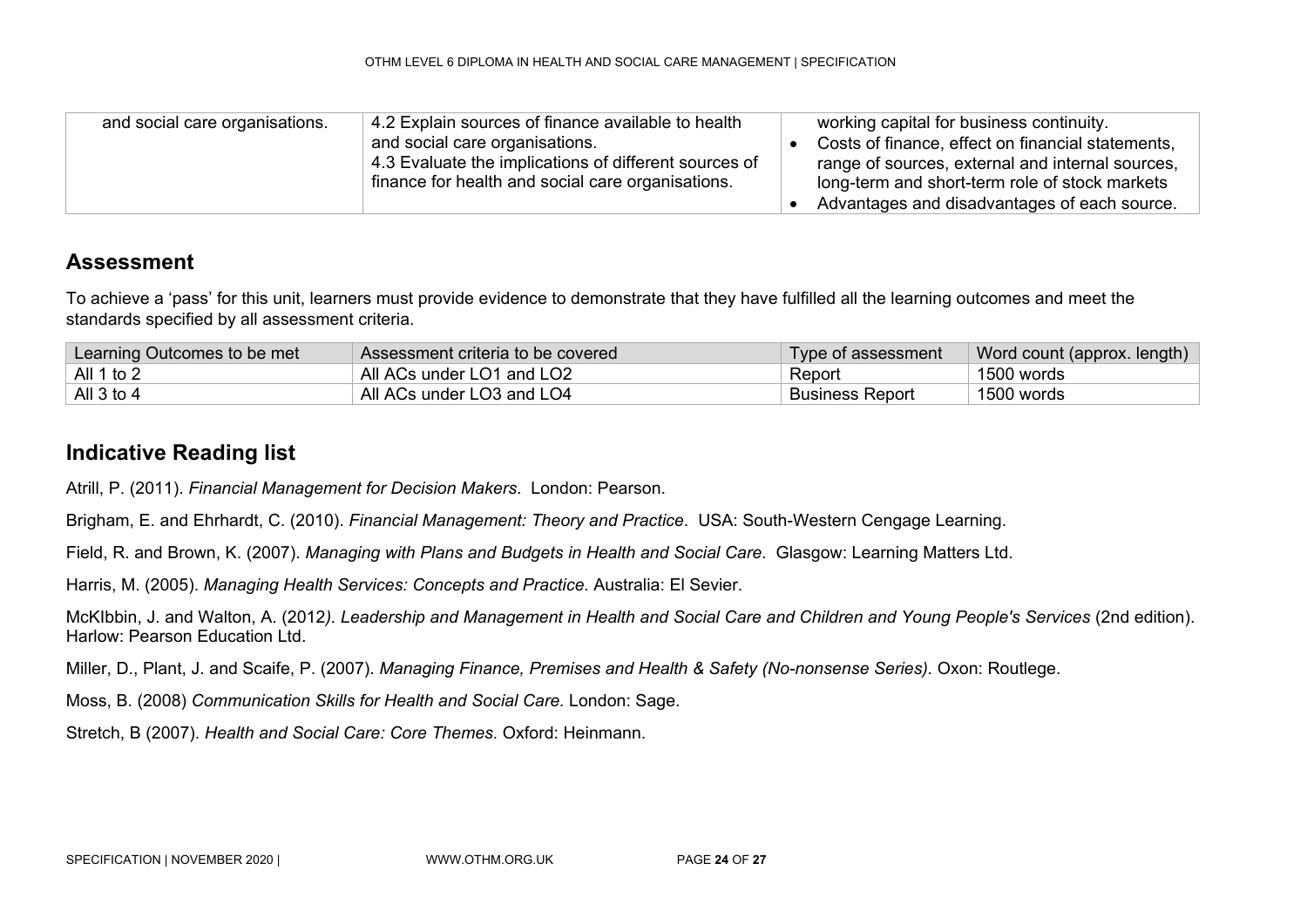### **Research Methods for Healthcare Professionals**

| Unit Reference Number                 | D/507/9468                                    |
|---------------------------------------|-----------------------------------------------|
| Unit Title                            | Research Methods for Healthcare Professionals |
| Unit Level                            | 6                                             |
| <b>Number of Credits</b>              | 20                                            |
| <b>Total Qualification Time (TQT)</b> | 200 Hours                                     |
| Guided Leaning Hours (GLH)            | 80 Hours                                      |
| Mandatory / Optional                  | Mandatory                                     |
| Sector Subject Area (SSA)             | 1.3 Health and Social Care                    |
| <b>Unit Grading Structure</b>         | Pass                                          |

#### **Unit Aims**

The aim of this unit is to develop learners' research skills, to include understanding different research approaches, formulation of research proposals, planning research activity, analysing and interpreting data, and the relationship between research and evidence based practice.

<span id="page-24-0"></span>

| Learning Outcomes -<br>the learner will:                                                                   | Assessment Criteria -<br>the learner can:                                                                                                        | Indicative Content                                                                                                                                                                                                                                                      |
|------------------------------------------------------------------------------------------------------------|--------------------------------------------------------------------------------------------------------------------------------------------------|-------------------------------------------------------------------------------------------------------------------------------------------------------------------------------------------------------------------------------------------------------------------------|
| 1. Understand the relevance of<br>research within health and<br>social care contexts.                      | 1.1 Justify the contribution of research to health and<br>social care provision.                                                                 | Quality improvement, evidence, guidelines, policy.<br>$\bullet$                                                                                                                                                                                                         |
| 2. Understand research<br>approaches in health care<br>contexts.                                           | 2.1 Critically evaluate a range of research<br>philosophies.<br>2.2 Examine different approaches to research.                                    | Ontology, epistemology, axiology, positivism;<br>realism; interpretivism; pragmatism; qualitative<br>and qualitative approaches.                                                                                                                                        |
| 3. Be able to plan a research<br>proposal relevant to<br>management of health and<br>social care contexts. | 3.1 Justify the elements of a research proposal.<br>3.2 Design an appropriate research proposal.<br>3.3 Analyse the ethical aspects of research. | Elements: Statement of problem, Literature<br>review, conceptual framework, research question,<br>hypothesis, terms of reference, methodology,<br>timelines, scope of work and budget.<br>Ethics: permissions and approvals, consent,<br>confidentiality and anonymity. |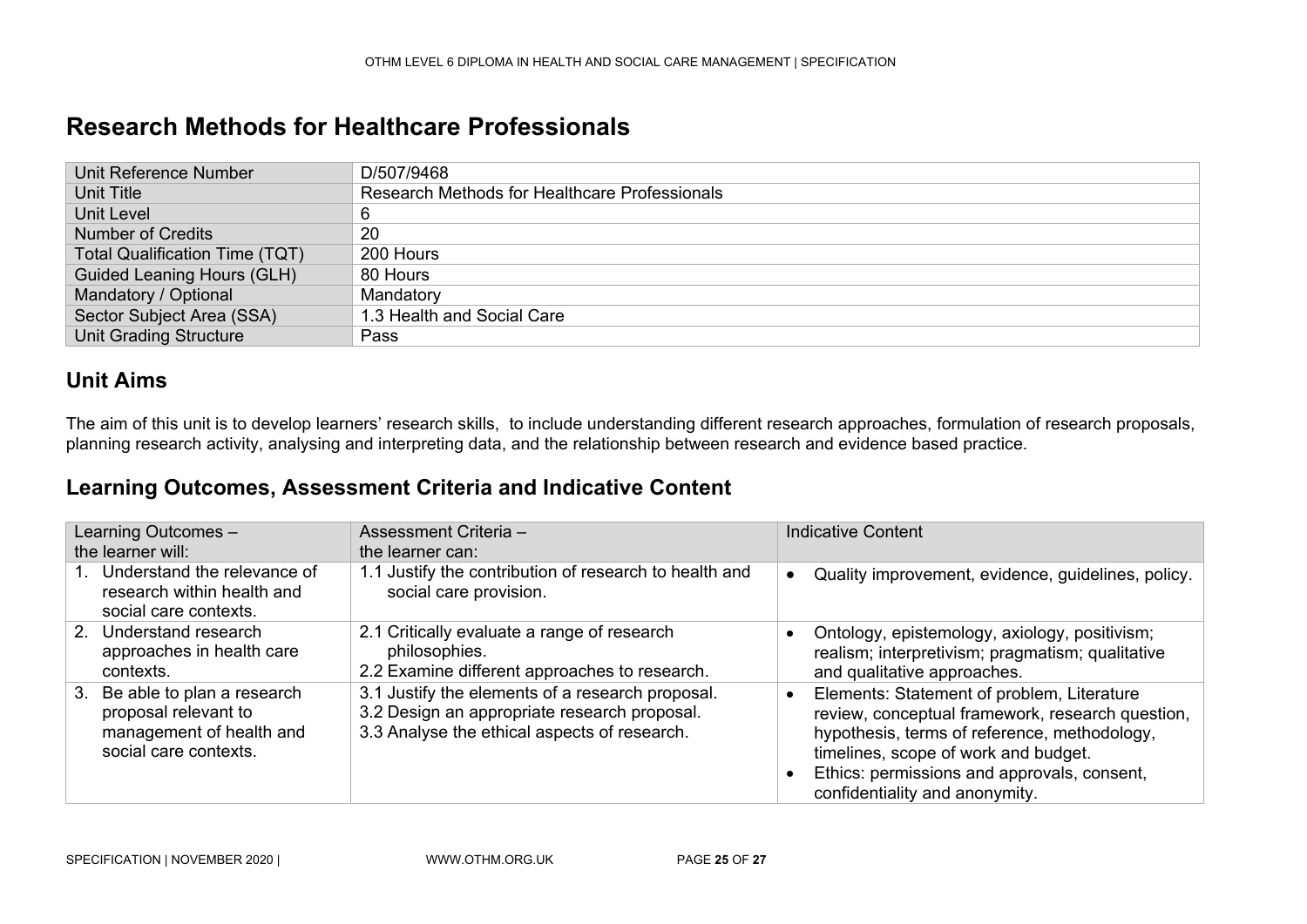| 4. Be able to analyse and<br>interpret a range of data.                            | 4.1 Explain types and sources of research data.<br>4.2 Analyse data using appropriate approaches.<br>4.3 Draw conclusions from data collected.                                                                                                                    | Data collecting methods, types of data, analysis<br>approaches, statistics packages, grounded theory,<br>validity and reliability.          |
|------------------------------------------------------------------------------------|-------------------------------------------------------------------------------------------------------------------------------------------------------------------------------------------------------------------------------------------------------------------|---------------------------------------------------------------------------------------------------------------------------------------------|
| 5. Understand the relationship<br>between research and<br>evidence based practice. | 5.1 Analyse the relationship between research and<br>evidence based practice.<br>5.2 Evaluate an existing piece of research relevant to<br>health and social care.<br>5.3 Analyse the contribution of research and evidence<br>based practice to decision making. | Integration of clinical expertise, patient values,<br>and the best research evidence into the decision-<br>making process for patient care. |

To achieve a 'pass' for this unit, learners must provide evidence to demonstrate that they have fulfilled all the learning outcomes and meet the standards specified by all assessment criteria.

| Learning Outcomes to be met | Assessment criteria to be covered |                         | Type of assessment   Word count (approx. length) |
|-----------------------------|-----------------------------------|-------------------------|--------------------------------------------------|
| $\vert$ All 1 to 5          | All ACs under LO1 to LO5          | <b>Research Project</b> | 2500 words                                       |

#### **Indicative Reading list**

Bowling, A. (2014). *Research Methods in Health: Investigating health and health services.* Open University Press: Milton Keynes.

Bryman R (2012). *Social Research Methods.* OU Press: Oxford.

Cresewell, J. W. (2014). *An Introduction to Mixed Methods Research*. Sage: London.

Walker, I. (2010). *Research Methods and Statistics.* Palgrave: London.